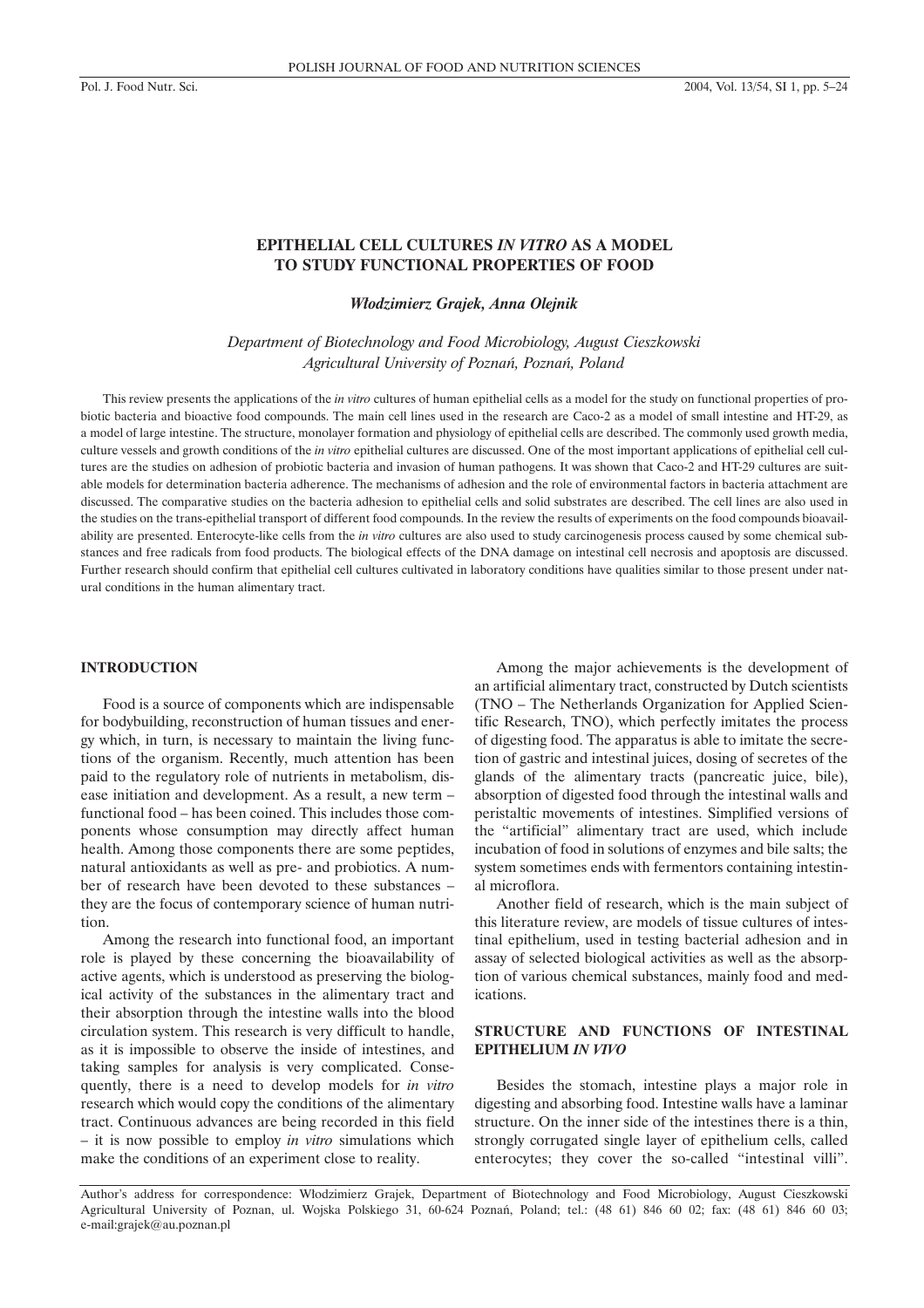Besides connective, muscular and nervous tissues, epithelium is one of the four main types of tissues found in a human organism. Their characteristic feature is a polar structure of cells, with separate parts – basolateral (deep) and apical (from the inner side of intestines). Their shape is elongated and cylindrical, with the nucleus placed in the bottom part. The upper part of the cell membrane, from the inner side of intestines, creates the so-called "brush border", which consists of numerous outlets  $-1 \mu$ m-long microvilli. Creating the border is the proof of the correct polarisation of cells and of differentiating cells with a view to creating epithelium. The observation of alkaline phosphatase activity is a commonly used marker of the brush border-creation processes. Enterocytes are surrounded by a thick layer of glycocalix (glycoproteins and polysaccharides). Thanks to the brush border, the area of the intestine is increased 20–30 times [Cichocki *et al.*, 1996]. In the intestine of mammals, a single enterocyte can create a brush border in the apical part, covered by numerous microvilli, whose number can reach 3,000. This means that in each square millimetre there are up to 200 million microvilli [Jasiñski & Kilarski, 1984]. From the side of microvilli, intestine walls are in contact with nutrients and this is where ions and organic substances are absorbed and certain substances are secreted to the intestine insides.

Enterocytes secrete large quantities of enzymes, a large portion of which cumulates in glycocalix. These include dipeptidases, alkaline phosphatase, oligo-1.6-glucosidase, glucoamylase, saccharase, lactase, maltase, enterokinase and intestinal lipase. The activity of these enzymes increases when chyme enters the intestines. The enzymes cause further decomposition of absorbed food and prepare it for transport to the deeper layers of intestine walls. Monosaccharides and amino acids are introduced to enterocytes by means of active transport and, after being modified, are transferred to capillaries in a basement lamina. Fatty acids and glycerol infiltrate into cells and are transformed into triglycerides within the smooth reticulum. After that, they bind with proteins in the Golgi apparatus. The resulting lipoproteins, making small droplets (chylomicrones), are secreted to the subepithelial layer and transferred to the lymphatic vessels.

Epithelial cells contain medium-sized filaments made of keratin. Their production depends on the type of epithelium, cell differentiation and the speed of their growth.

Epithelial cells are densely fixed on the basement lamina, creating a continuous, dense membrane, containing intercellular connections – desmosomes. One of the basic functions of epithelium is protecting vascularized tissues against mechanical damage; hence the ability of intestinal epithelium to regenerate quickly. Enterocytes are formed in crypts among villi. Enterocytes created therein migrate towards the villi, maturing and differentiating along the way. Epithelium can be regenerated after as little as 20 minutes; however, average lifetime of enterocytes is 2–5 days.

Sparsely spaced among epithelial cells are single goblet- -like cells, acting as mucous glands. They are cylindrical in shape and widen in their upper part, becoming similar to mace. In their widened part, there are grains of mucus which consist mainly of glycoproteides (mucin) and are secreted outside. After absorbing a large amount , it creates a hydrophilic membrane on the intestine surface. Many proteins which take part in digesting and transporting nutrients into the organism are accumulated in mucus. Intestinal mucus protects enterocytes from being digested by intestinal juices. It is also a layer to which cells of intestinal bacteria adhere, creating a characteristic bacterial membrane. Moving towards the large intestine, the number of calicula increases significantly. In the large intestine itself, the ratio of enterocytes to goblet cells is 2:1.

The outer surface of epithelium is where an intestine contacts antigens. Hence epithelium contains cells which take part in immunological reactions. They form large clusters of gut-associated lymphoid tissue (GALT). In intestines, they form Peyer's patches, gathered in the subepithelial layer, but through the base lamina they get to the surface layers, ending with M cell (microfolds). They are lower than cylindrical cells and do not have microvilli, only folds. Their large portions are situated in the ileum. They are able to absorb large antigenic cells by endocytose and present them to the cells of the immunological system. Under the M cells there are lymphocytes B and T.

Below, under the layer of enterocytes, there is a base lamina. It is separated from enterocytes by a thin layer of mucopolysaccharides (glycocalix). The structure of the base lamina is not uniform. It is made of three layers: (1) inner loose lamina, (2) dense lamina, and (3) outer loose lamina. The lamina is composed of saccharides and proteins. The dense layer is made up of collagen type IV, laminin and proteoglycans. Laminin plays an important role of binding enterocytes to the base lamina. It is characterized by high affinity to receptors on the base side of enterocytes, to collagen type IV and to proteoglycans. The lamina is usually produced by enterocyte cells and forms a base layer on them, thus enabling permeation of nutrients and oxygen. Blood vessels (veins and arteries) and lymphatic vessels are situated in this layer. Under the mucosa there are two layers of muscles, making the intestinal walls more rigid and stimulating peristaltic movements. The first of them is made up of orbicular muscles, the other – of longitudinal muscles.

Epithelium cells create the main barrier separating chyme from a human organism. However, their function is much more complex. The directed transport takes place through the intestinal epithelium. It includes water and ions homeostasis, absorbing nutrients from intestines and secreting metabolites. Also, the epithelium surface is a place of adhesion of intestinal bacteria; it also prevents pathogenic bacteria and viruses from entering.

The small intestine is able to secrete large amounts of juices, reaching a volume of up to 6–8 L in 24 h. Much of the water secreted by the intestines (*ca*. 80–90%) is absorbed back. Only about 2 L of fluids enter the large intestine, where they are further absorbed together with mineral compounds. At the same time enterocytes can secrete large amounts of fluids abundant in Cl– ions, thus cleaning the intestine surface.

## **CELL CULTURES OF INTESTINAL EPITHELIUM** *IN VITRO*

Methods of culturing epithelial tissues were not developed until mid-1970s and the main developments in this field of research took place in the 1980–1990s. Initially, two approaches were suggested: (1) *in vitro* culturing of normal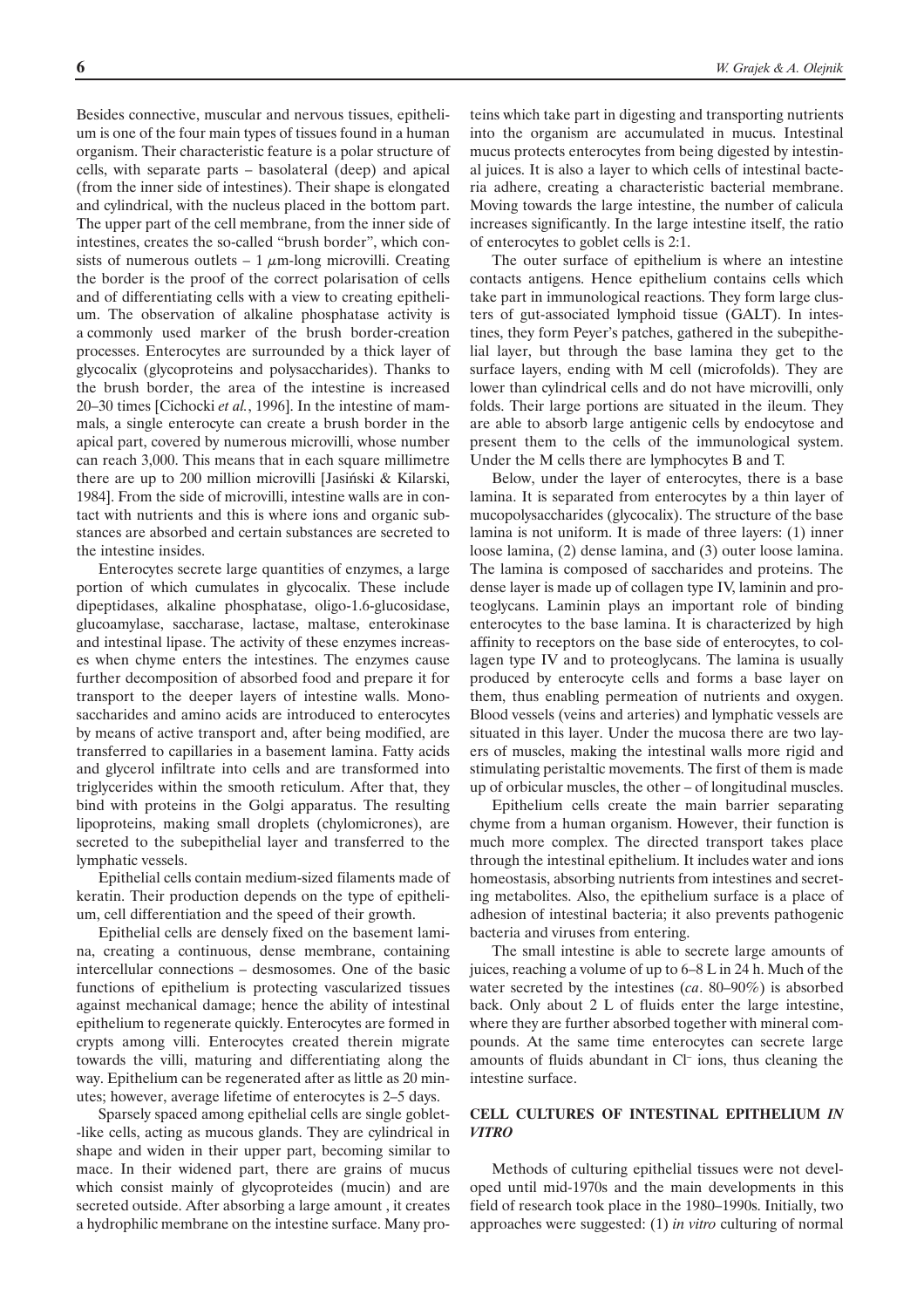enterocytes [Quaroni *et al.*, 1979] and (2) differentiating of malignant tumor cells of the large intestine into cells similar to enterocytes, induced by known factors causing the morphological and functional differentiating of normal and neoplastic cells, such as sodium butyrate, galactose or dimethylsulfoxide [Dexter, 1977; Dexter & Hager, 1980; Dzierżewicz et al., 2002; Kim et al., 1982; Pinto et al., 1983]. The second approach proved particularly effective, which resulted in obtaining the established enterocyte-like lines. Using the Caco-2 line as an example, Pinto *et al.* [1983] proved that neoplastic cells can be differentiated spontaneously at a late stage of confluence. It was also observed that the lines transform into some forms resembling enterocytes with/in the developed brush border and produce enzymes appearing in normal enterocytes at the stage of border creation, like alkaline phosphatase, saccharase and aminopeptidase. Under natural conditions, the enzymes are the most active in the small intestine and less active in the large intestine. Their activity in *in vitro* cultures does not increase until the final stages on enterocyte culture; however, for phosphatase and saccharose it is lower by 50–70% than in intestines, and for aminopeptidase it is lower by as much as 90%. Alkaline phosphatase is produced by the apical cell membrane [Hidalgo *et al.*, 1989]. Bolte *et al.* [1998] determined the activity of phosphatase in membranes of the Caco-2 brush border and found it to be 192.6+/-79.8 mU/mg protein, whereas the activity of enzyme in membranes *in vivo* was 1592.8+/-704.6 mU/mg protein.

In the cell lines used, *e.g.* Caco-2, quick proliferation follows a short, 48-h period of rest and after 6 days a total confluence of the surface of the culturing bottle; after 9 days the culture enters the stationary phase of growth. With sufficiently frequent medium replacement, an enterocyte culture can be maintained for up to a month. At the end of the culturing period, cell's monolayer detaches from the medium, mainly at the bottle edges.

With the culture growth, microvilli are created. At the first stage of border creation, a monolayer of polarized cells is created with intercellular connections established between them. Meanwhile, the height of cylindrical cells gradually increases so much that in a 19-day-old culture they are 3.5 times as high as during the first two days of growth. As a competition to this process, clusters of cells are formed, which are covered by microvilli. They are filled with filaments built of a protein called "actin" [Peterson & Mooseker, 1993]. In the initial stage, about 70% of cells are covered with villi; in the final stage the whole culture in its apical part is covered with brush border. Microvilli come in two morphological forms: in half the cells the villi are distributed evenly, forming a carpet, whereas in the other half groups of villi form structures similar to flowers, in which particular villi seem to be connected in their upper part [Pinto *et al.*, 1983]. During the confluence, dome-like clusters of cells are formed, which after the first day of culturing reach the density of over 100 units in each square centimeter, and at the later stages their number is reduced by half. Dome-like concentrations are not found in cultures HT-29. Cells of this line do not create characteristic villi. It is supposed that the exceptional ability of the Caco-2 line to form a brush border may be associated with the similarity of neoplastic cells to embryonic ones. Both these types of cells contain glycogen in high concentrations, which is not found in other cell lines.

Developing methods of *in vitro* cultures has brought numerous advantages: it has become possible to conduct more detailed research into cell metabolism under more controlled conditions, research with the use of human tissues has become possible and it is now much more ethical than the research conducted on experimental animals [Shaw, 1996]. It must be stressed that there are serious drawbacks associated with the research with *in vitro* cultures. With each passage, the cultured cells are more and more different than the initial phenotype. Significant differences in the morphology and biochemistry of these cultures become visible. In such cases, two other types of *in vitro* cultures are suggested: organ cultures or histotypical/organtypical cultures.

Cell lines are derived from explants of natural tissues, taken from a living organism. Intestinal explants are transferred to special media with antibiotics, where they become "unbound". This is done either mechanically or by gentle homogenization or by hydrolysis with trypsin. After separating single cells from the remnants of the tissue, the so- -called "primary" culture is obtained, which has the form of a cell layer adhering to the walls of the culturing vessel.

The primary culture transforms into diploid culture after 2–3 passages on fresh medium. The best material to derive such lines is embryonic tissue, although it is also possible to derive them from adult cells. A diploid line is such in which 75% of cells have the identical karyotype as the cells of the species from which they originate. Such cells have a double number of chromosomes. This form of cells is regarded as normal. In the consecutive passages, the diploid line steadily grows. In the first passages, the diploid cells preserve their primary epithelial morphology; however, after further passages they are significantly changed. Sometimes diploid cells become aneuploidal. They are characterized by a loss of sensitivity to stimuli associated with normal growth. They lose the ability to adhere to the surface and their growth is hindered by large densities of cells.

Usually after 50 generations (Hayflick's number) diploid cells die or undergo a neoplastic transformation and turn into a continuous culture. A characteristic feature of the established lines is their ability to reproduce in the consecutive passages. An established cell line is one which has been passed over 70 times. Continuous lines may be obtained directly from neoplastic cells or derived *via* diploid lines from normal tissues. The established lines grow very well, they usually have very low requirements and are therefore frequently used in biotechnology. The most commonly known lines of human intestinal epithelium are Caco-2 and HT-29.

It should be stressed that all the cell lines derived from adenocarcinoma and other neoplastic tissues are included in class II in terms of biological safety; therefore certain procedures must be observed in their culturing and storing, as well as properly-equipped laboratories must be provided, *e.g.* having laminar cabinets class II.

### **MAIN CELL LINES**

#### **Caco-2**

Caco-2 is the most commonly used and the best described cell line (Table 1). It is stored, among others, at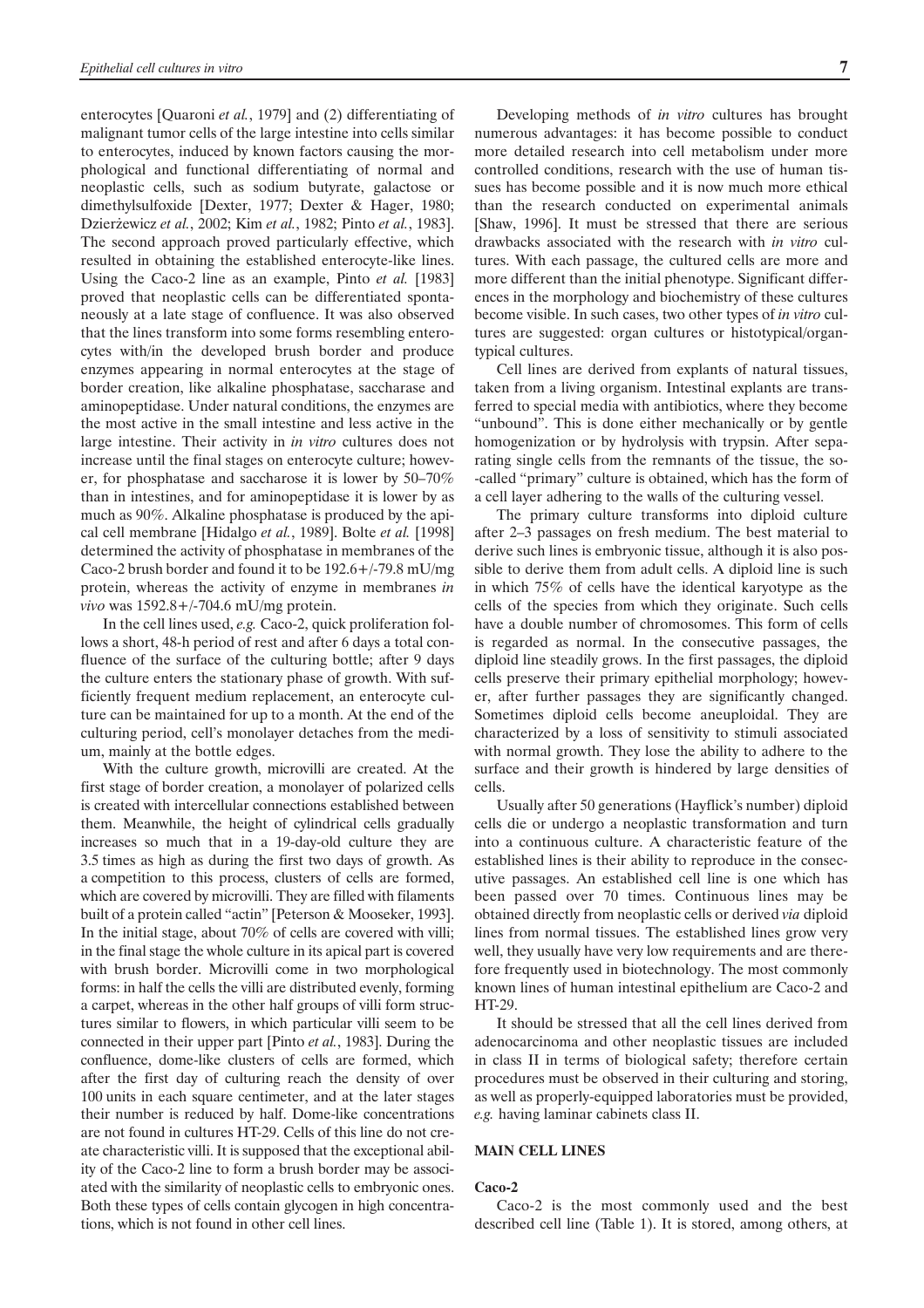the American collection ATCC under the catalogue number HTB-37 and at the German collection (DSMZ-Deutsche Sammlung von Mikroorganismen und Zellkulturen GmbH, Braunschweig) under the numbers: ACC 169, ICLC HTL97023, BS TCL87, 86010202, and HTB-37. The line was isolated from a neoplastic tumor of the large intestine of a 72-year-old man of the Caucasian race. It is an established line of adenocarcinoma. It is able to grow adherently on solid surfaces and on microporous membranes. During the culturing, it differentiates spontaneously. After 2–3 weeks, with full confluence, it makes up a monolayer of highly polarized cells whose structure is typical of enterocytes, with the nucleus situated in the base part, with dense mitochondria and the brush border in the apical part. Due to this type of structure, it is used as a model enterocyte line in *in vitro* cultures. Caco-2 cells produce enzymes (disaccharidases and peptidases) and transport proteins, typical of absorbing cells of epithelium. They are resistant to HIV and LAV viruses.

A part of the cells is polyploid. Caco-2 cells are able to express genes for protein I which binds retinoic acid and protein II which, in turn, binds retinol. They also have a receptor for thermostable enterotoxin (*Sta*, *E. coli*) and epidermal growth factor (EGF).

### **HT-29**

In the collections of tissue cultures there is also the HT-29 cell line (*e.g.* ATCC: HBT-38; DSMZ: ACC 299). The HT-29 line comes from a 44-year-old woman of the Caucasian race and, like Caco-2, was isolated from a large intestine adenocarcinoma tissue. In *in vitro* cultures its morphology is typical of epithelial cells, but it does not differentiate to brush border-creating forms. A large portion of the HT-29 cell line population is made up of – goblet-like cells; hence this line produces large amounts of mucin. Its ultrastructure contains microvilli, microfilaments, strongly vacuolated mitochondria containing dark granules, endoplasmatic reticulum with free ribosomes, drops of lipids and a large number of lyzozymes. HT-29 cells produce a receptor for urokinase and vitamin D, but they do not have a receptor for plasminogen activator. There are numerous oncogens in the genome, *e.g.* myc+, ras+, myb+, fos+, and  $p53+$ . Mutation G  $\rightarrow$  A was found in gene p53, which resulted in replacing arginine with histamine. Over-production of antigen p53 was also observed. In line HT-29, there are numerous isoenzymes: Me-2,1; PGM3, 1–2; PGM1, 1–2; ES-D, 1; AK-1,1; GLO-1, 1–2 and G6PD, B (catalogue ATCC, the Internet). Line HT-29 is sensitive to HIV and LAV viruses.

### **CULTURING VESSELS**

Epithelial cells are typical adhering cells. This means that they start growing after being fixed to a solid surface and the growth continues until the total confluence of the whole culture surface.

Plastic T-bottles and multi-well plates for microtitration are the most frequently used in epithelial cell culture. In order to increase culturing surface, the surface of T-bottles may be corrugated. Most culturing vessels are made of polycarbonates.

Research into transporting of chemical substances through the epithelial layer uses cultures grown on membrane filters  $(0.1-12 \mu m)$ , ensuring appropriate porosity and permeability for media and cell metabolites. In this type of culturing, Transwell (Costar), Falcon (Becton-Dickson) and Millicell (Millipore) type filters are used. Culture filters are made of polycarbonates, polystyrene, polyethylene tereftalate (PETF), and cellulose derivatives. Polycarbonate membranes are particularly recommended.

Culture substrate has a great effect on cells morphology [Shaw, 1996]. When growing on a solid surface (*e.g.* T-bottle), Caco-2 cells tend to detach and their polarization is difficult. When cultured on permeable membranes, they grow thickly, yielding pillar-like cells, which are typical of natural tissue. They are easily polarized and enable the tissue to differentiate correctly. The type of surface of the carrier on which enterocytes are fixed largely affects differentiation of cells. It is very advantageous if the culturing surface is covered with substances imitating natural base lamina. The most frequently used are collagen membranes (type I/III or IV), laminin or natural extracellular matrix (*e.g.* Matrigel). Artificial substances may also be used, *e.g.* collagen gels or collagen-glucusoaminogycane membranes.

Professional companies (*e.g.* Corning) offer sophisticated culturing systems in which a culturing chamber is divid-

TABLE 1. Characterization of human intestinal epithelial cell lines.

| Cell line | Origin                                                                                                                                                                                           | Morphology                        | Secretion                                        | Application                                                                                                                                                                                                                                                                                                                                                               | Collection                    |
|-----------|--------------------------------------------------------------------------------------------------------------------------------------------------------------------------------------------------|-----------------------------------|--------------------------------------------------|---------------------------------------------------------------------------------------------------------------------------------------------------------------------------------------------------------------------------------------------------------------------------------------------------------------------------------------------------------------------------|-------------------------------|
| $Caco-2$  | colon cancer of 72-year brush border.<br>old Caucasian man. Ab-<br>sorptive cells.                                                                                                               |                                   |                                                  | Human colorectal adeno- Epithelial cell, adhe- Enzymes: amino-pep- Study on bacterial adhesion, ATCC (USA),<br>carcinoma isolated from rent growth, forming tidase, saccharase and transmembrane transport, bearing DSMZ (Germany),<br>alkaline phosphatase. down pathogenic bacteria by pro- LGC (U.K.)<br>biotic bacteria, protection against<br>invasion of pathogens. |                               |
| HT-29     | carcinoma, isolated from rent growth, not for- of IgA, carcinoma-<br>colon cancer of 44 year ming brush border. -embryonic antigen<br>old women. Goblet cells. More permeable than (CEA), mucin. | $Caco-2.$                         |                                                  | Human colorectal adeno- Epithelial cells, adhe- Secretion component Study on bacteria adhesion.                                                                                                                                                                                                                                                                           | ATCC (USA),<br>DSMZ (Germany) |
| T84       | Cells of intestinal crypt                                                                                                                                                                        | ers, forming brush se.<br>border. | rent growth, 2–3 lay-sphatase and sacchara- ins. | Epithelial cells, adhe- Enzymes: alkaline pho- Study on adhesion of food prote- ATCC (USA)                                                                                                                                                                                                                                                                                |                               |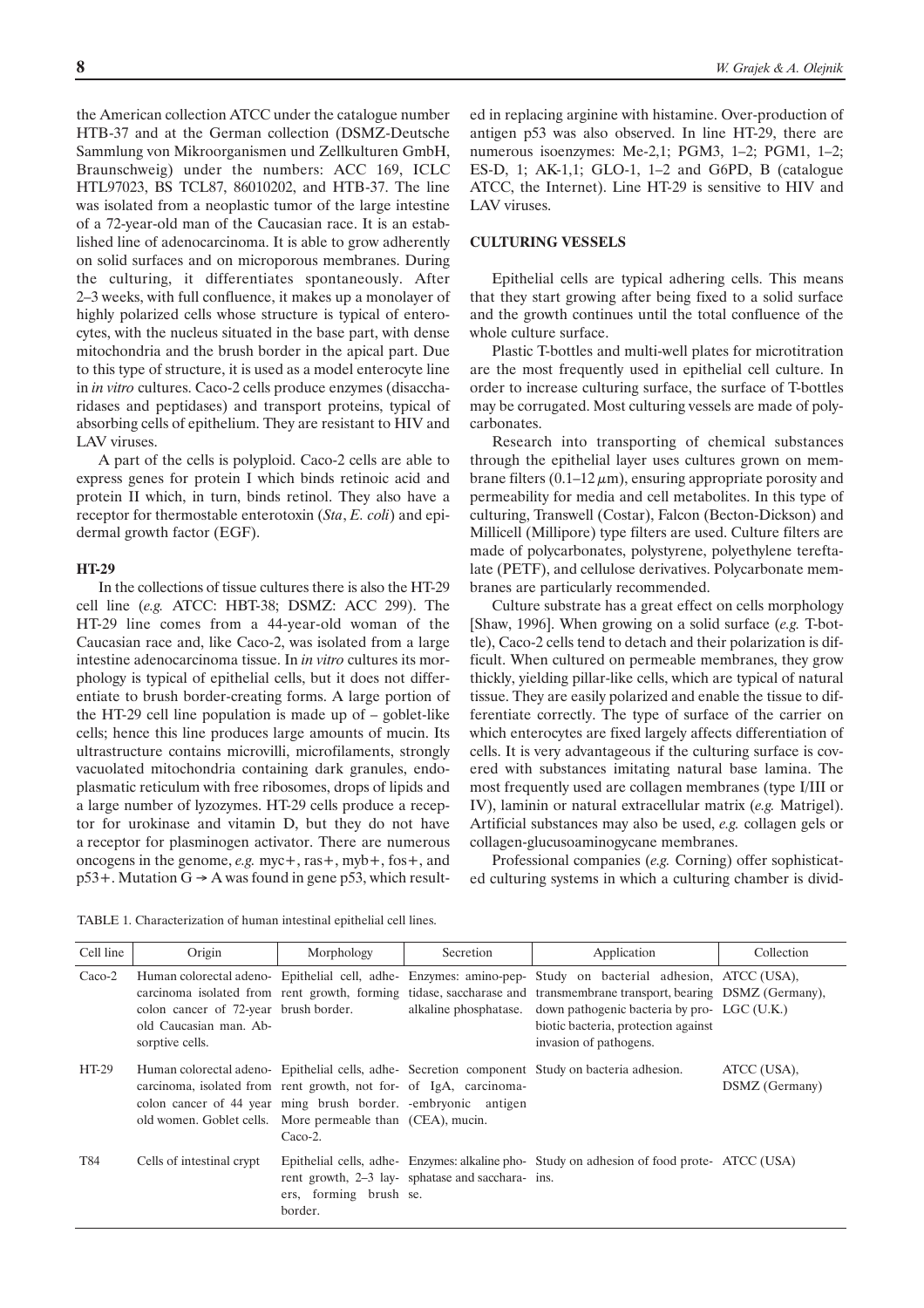ed with microfiltrating membrane; thus a constant exchange of medium or gases is possible on both of its sides. The culturing chamber is thermostatic and equipped with a pH electrode and one for measuring the electric conductivity of a medium.

### **MEDIUM**

The chemical composition of a medium for culturing epithelium cells is very complex. Its role is to ensure the correct nutrition of cells, metabolism regulation and cell differentiation. To this end, they must copy the composition of the systemic fluids, which are their growth environment. Two basic types of media are used: with serum and without serum. Because the cost of components is high, only those which are indispensable for tissue development are used. Serum is among the most expensive components. It has been found that both cell lines, Caco-2 and HT-29, are dependent on serum. It is a source of the necessary growth and regulatory factors for mammal cells. Natural components are expensive, but their use may also result in infections with mycoplasms and viruses. For the past ten years, there has been a clear tendency to replace natural media with chemically-modified ones. They are generally known as serum-free media.

All media contain carbohydrates, amino acids, vitamins, hormones, mineral salts, and growth factors. Glucose is the basic carbohydrate. It is an energy-providing component. Another one is glutamine which is added in the concentration of 2–4 mmol/L. Both energetic components are quickly consumed by cells and usually limit the growth of the cell population.

Mineral salts, apart from being nutrients, also regulate the osmotic pressure of liquids. It should be isotonic, which corresponds to about 300 mOsm/kg. Fluctuations of osmotic pressure should not exceed 10%. Sodium bicarbonate, together with  $5-10\%$  CO<sub>2</sub>, is used as a buffering agent, keeping the pH value from 6.9 to 7.4. The Hepes buffer (25 mmol/L, pK 7.0) is also used for adjusting the pH value. In such cases, the concentration of  $CO<sub>2</sub>$  can be reduced to  $2\%$ .

Vitamins and hormones act primarily as cofactors. Their concentrations are different, depending on the cultured cell line. In Eagle's medium, commonly used in culturing human enterocytes, an important role is played by glutamine. It is the main oxidant and its use by cells results in a 5-fold increase in the production of carbon dioxide as compared to the use of glucose. It takes part in the production of purines and pyrimidines. Glutamine is preferentially taken up by quickly-growing cells. It is an obligatory component in serum-free media; there is a quantitative relationship between the concentration of this amino acid and the rate of cell growth in line Caco-2 ( $r=0.87$ ,  $p>0.01$ ). However, if serum is present, glutamine can be left out [Wiren *et al.*, 1998]. For the HT-29 line, the correlation between glutamine and the growth is significant  $(r=0.68, p<0.05)$  only in media with fetal bovine serum and in the absence of glucose. This means that glutamine does not affect all cell lines in the same manner.

Sera, which are obtained by centrifuging cells from blood, are added in up to 10% v/v. They are a rich source of nutrients and regulatory substances. Serum is a very complex substance. One of the best is foetal calf serum which contains an embryonic growth factor. Considering the high cost of this substance, attempts are made at reducing the amount of the serum added. One of the postulates is the reduction of the amount of the foetal calf serum to 2% by enriching it with iron and such additives as human transferrin, bovine insulin, dexamethasone, EGF, ascorbic acid, cholera toxin, and bovine mucus extract [Lentz *et al.*, 2000].

*In vitro* cultures are protected from a microbiological infection by an addition of a complex of antibiotics (penicillin, streptomycin).

The most frequently used medium for the Caco-2 cell line is the minimal Eagle's medium (MEM) enriched with Earle's solution: 2 mmol/L L-glutamine and 1.5 g/L sodium bicarbonate, 0.1 mmol/L non-exogenous amino acids and 1.0 mmol/L sodium pyruvate (total of 80%) and foetal bovine serum (20%). The use of MEM modified by Dulbecco is also recommended. The content of amino acids and vitamins is increased four times, whereas the concentration of glucose is 4.5 g/L. The medium is supplemented with 10% foetal bovine serum, 0.1 mg/mL streptomycin, 100 units of penicillin, 10 mmol/L HEPES buffer as well as non-exogenous amino acids and L-glutamine.

McCoy's medium 5A (90%) with foetal bovine serum (10%) is recommended for culturing HT-29 cells.

Attempts have been made recently at applying serum- -free media [Wiren *et al.*, 1998]. One of such sera, commercially available, is Ultroser G, IBF. Usually, serum is replaced with a mixture of hydrocortisone, transferrin, insulin, ethanolamine, selenite and other active components.

Substances which affect the regulation of proliferation and differentiation of epithelium are added to the media for epithelium culturing. They include hydrocortisone (endocryogenic hormone), calcium ions, some vitamins (*e.g.* retinoic acid), growth factors (TGF- $\beta$ ), and others. These substances are added to a medium directly or obtained from culturing other cell lines (medium after astrocyte culture), or enterocytes are cultured together with other cells (*e.g.* fibroblasts).

## **METHODS OF CULTURE**

Enterocytes are cultured in incubators with an adjustable level of carbon dioxide, at 37°C and pH 7.4, in the atmosphere containing  $10\%$  CO<sub>2</sub> with relative humidity exceeding 95%. A 30 mL portion of the medium is introduced to 75 mL T-bottles and inoculated with enterocytes in the amount of  $10^5$ /cm<sup>2</sup> per bottle. Caco-2 cells adhere strongly to plastic surfaces and grow quickly. Confluence of 75 mL bottles lasts 2–3 days. Every second day the medium is replaced with a fresh portion.

When 96-well plates are used, it is recommended that  $75 \mu L$  of cell suspension with a density of 160,000 cells/mL are applied to a hole when a 21-day-old culture is used, and with a density of 460,000 cells/mL when a culture is 10 days old.

The coherence of a cell monolayer may be evaluated (1) visually under an inverted microscope, by observing the bottom of a T-bottle covered with cells or with a fluorescence microscope with fluorescence markers for dyeing nuclei, cell connecting protein ZO-1 (streptavidin-Texas red) or actin (rodamine); (2) by measuring the increase of trans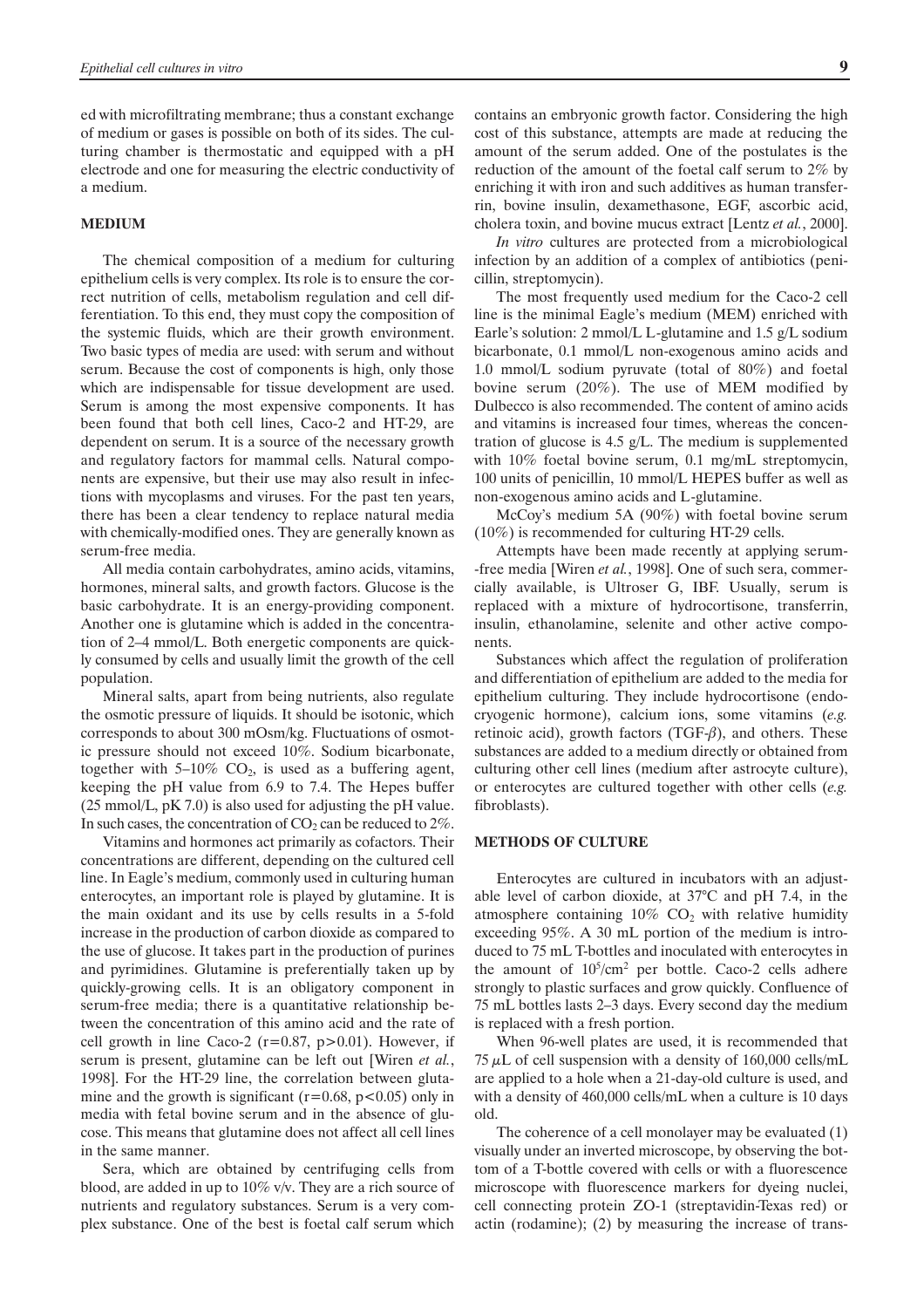membrane electric resistance of the medium with a special electrode (Millicell ERS Millipore or EVOM with WPI); and (3) by measuring the transport speed of  $^{14}C$  or  $^{3}H$ -labelled mannitol through a layer of enterocytes.

After about 80% confluence has been achieved, cells are detached by means of trypsinization. It is superfluous to strive to achieve 100% covering of the surface because with a lack of free surface cell growth slows down. The trypsinization procedure is carried out with a mixture of 0.03–0.2% EDTA at pH 6.4 with 0.25% trypsin in phosphate buffer without calcium and magnesium ions. Trypsin action lasts for about 5–10 min and is interrupted by the addition of a fresh portion of the medium. One 75 mL T-bottle yields *ca.*  $1-2\times10^7$  cells.

A suspension of detached cells is used as an inoculating agent for maintaining the culture. Cells are centrifuged at 500 g for 5 min and suspended again in a fresh medium. However, it should be borne in mind that despite the carcinogenic origin of the Caco-2 line, in the consecutive suspensions it gradually degenerates, hence the culture should not be passaged more than 50 times.

To maintain the culture in a good condition it is necessary to set up a bank of cells by freezing a large number of samples with the youngest possible Caco-2 culture in liquid nitrogen. A practical rule should be observed: after obtaining cells (*e.g.* purchase from ATCC) the first large culture should be frozen. Small ampoules-cryotubes (1–2 mL) with a cap are used to this end. After centrifuging, enterocyte cells are suspended in the solution: 40–70% medium, 20–50% bovine or calf fetal serum and 10% DMSO or glycerol [Shaw, 1996]. Usually,  $1-2\times10^6$  cells/cm<sup>2</sup> are introduced to one ampoule. After being closed, the ampoules should be immediately put in a special polystyrene box and placed for at least 12 h at a temperature of -70°C. The purpose of this operation is to slowly freeze the suspension so as to avoid damaging the cells. Cryotubes are then placed in a Dewar flask in liquid nitrogen. Under such conditions

they can be stored for many years. It should be noted, however, that cells frozen at -70°C can be stored for up to a month.

To defreeze the cryotubes, they should be placed in a water bath at  $+37^{\circ}$ C and, after the ice has melted, the contents of the cryotube should be transferred to sterile centrifuge flasks with 10 mL of a fresh medium. The purpose of this action is the removal of toxic DMSO. After centrifuging, cells are again suspended in a fresh medium and a T-bottle is inoculated. If the correct procedure is observed, the full confluence should be achieved after 2–3 days. Throughout the entire procedure, a fixed rule should be observed: "quick freezing – slow defrosting".

Culturing HT-29 cells is similar to that of Caco-2. A new T-bottle is inoculated with 1:3 to 1:8 v/v of a mature culture after 3–6 days of growth. One T-bottle yields an average of  $0.1 - 0.2 \times 10^5$  cells/cm<sup>2</sup>. The number of cells doubles within 40–60 h. During the culturing, the medium should be replaced with a fresh portion every 2–3 days. Unlike Caco-2, the HT-29 culture grows more intensively and creates a well-developed brush border more quickly. Also, the HT-29 culture produces mucin mucus, which is a proof of the presence of goblet cells in the population of enterocytes.

Cultures should be frozen in liquid nitrogen in a solution made of fresh MEM medium (95%) and DMSO (5%) or a mixture of Coy's medium (70%), bovine fetal serum (20%), DMSO (10%), yielding *ca*.  $3 \times 10^6$  cells per cryotube.

# **APPLICATION OF** *IN VITRO* **CULTURES OF INTESTINAL EPITHELIUM IN RESEARCH INTO FUNCTIONAL FOOD**

#### **Research into adhesive properties of intestinal bacteria**

One of the basic properties of intestinal bacteria is their ability to colonise the surface of intestinal walls. In newborn babies, the intestinal walls are sterile but they are quickly colonised by bacteria entering the body with food and from

TABLE 2. Cell viability tests.

| Test                                                                                                                  | Determination method     | Principe of determination                                                                                                                                                                                                                                                                                                                    | References |
|-----------------------------------------------------------------------------------------------------------------------|--------------------------|----------------------------------------------------------------------------------------------------------------------------------------------------------------------------------------------------------------------------------------------------------------------------------------------------------------------------------------------|------------|
| Trypan blue test                                                                                                      | Microscopic observations | Blue dying of cells with damaged cytoplasm<br>membranes.                                                                                                                                                                                                                                                                                     |            |
| MTT (3-(4,5-dimethylthiazol-2- Spectrofotometric assay<br>-yl)-2,5-diphenyl tetrazolium bro-<br>mide) reduction assay |                          | Reduction of yellow terazolium to blue dyed ATCC: MTT cell proliferation<br>crystals of formazan only in mitochondria of assay [Arredondo <i>et al.</i> , 2000]<br>living cells. Afterwards cell lysis, dissolution of<br>formazon with detergent and determination of<br>absorbance at 570 nm using microtitration plate<br>reader (ELISA). |            |
| Test with <sup>3</sup> H-tymidine                                                                                     | vity                     | Measurement of radioacti- Measurement of radioactivity in the medium<br>under membrane covered with enterocyte<br>monolayer.                                                                                                                                                                                                                 |            |
| The Netherlands                                                                                                       | scopy)                   | Kit, Molecular Probes, Leiden, Measurement of fluore- Hydrolysis of fluorogenic substrate calcein AM [Pietzonka et al., 2002]<br>scence (fluorescence micro- $(2 \mu M \text{ in PBS})$ with esterase. Measurement of<br>green fluorescence. Applied for tissue and cell<br>analysis.                                                        |            |
| dium                                                                                                                  | scope                    | Test with homodimer-1 ethi- Observation in light micro- Nucleus dyeing to red colour with EthD-1 [Pietzonka et al., 2002]<br>$(4 \mu M$ in PBS) in dead cells.                                                                                                                                                                               |            |
| acridine orange $(1:1)$                                                                                               | in UV                    | Test with ethidine bromide and Observation in microscope Dyeing of living cells to green colour and death [Alwan et al., 1998]<br>cells to orange colour.                                                                                                                                                                                    |            |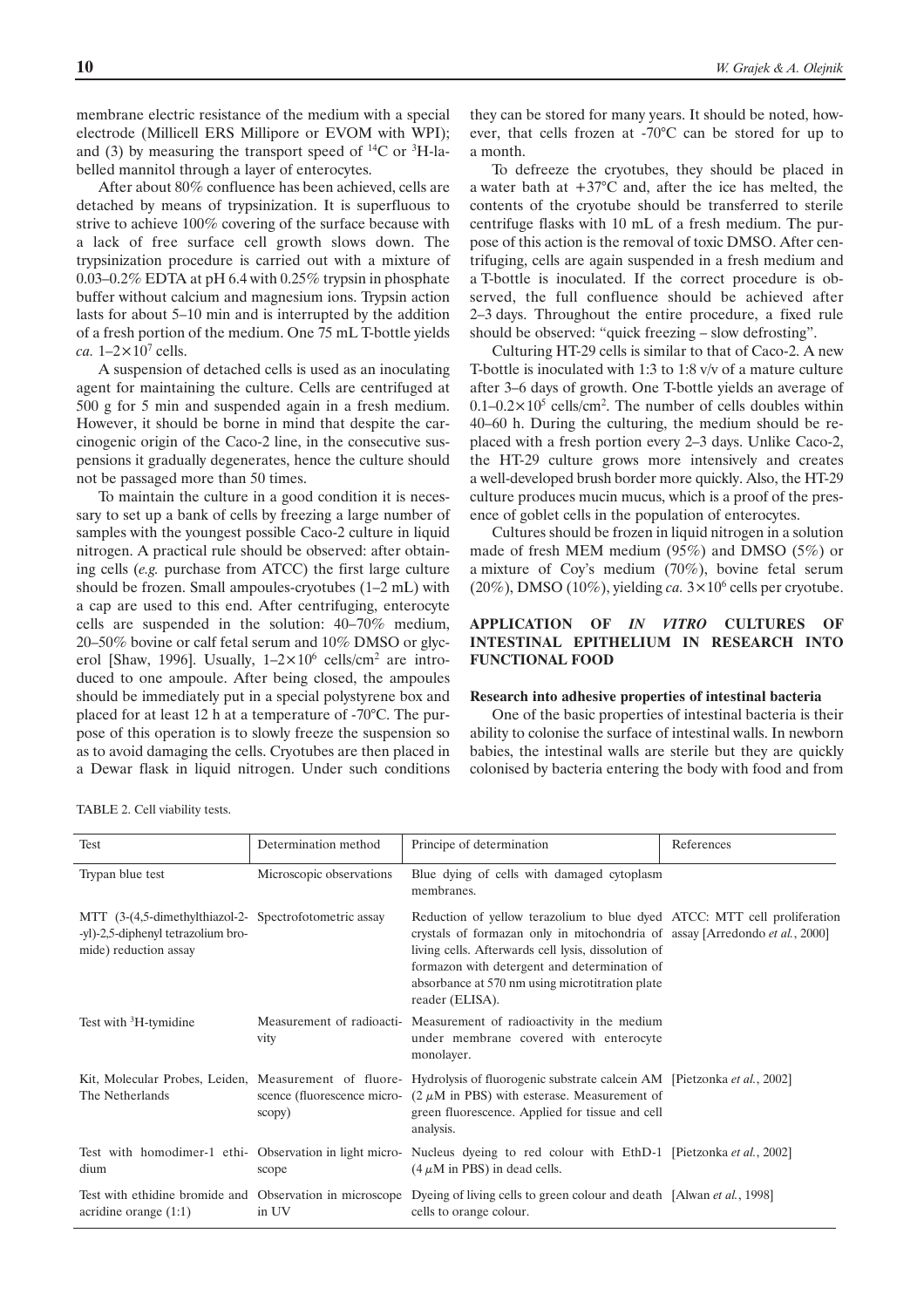the environment. One of the first microorganisms colonising the surface of intestinal walls is *Escherichia coli*. These bacteria have an important ability to lower the redox potential in intestine; this creates favourable conditions for the development of other organisms. Among the bacteria colonising the surface of intestine in small children are bifidobacteria. Their development is favoured by acetylated saccharides in woman's milk [Newman, 1995] and transgalactosylated oligosaccharides in ready-made food offered by the food processing industry [Tannock, 1995]. At a later age, their amount stabilises, whereas in elderly people it decreases significantly [Mitsouka, 1984]. Ouwehand *et al.* [1999 c] proved that a decrease in the number of bifidobacteria in the intestines of elderly people results from weaker adhesion of bacteria to mucin. At an older age, the composition of mucin changes. It contains less protein and more carbohydrates, although the total amount of mucus secreted in people of different ages is alike.

In adults, the intestines are colonised by more than 400 species and the total number of intestinal bacteria reaches 1014 [Luckey & Floch, 1972]. This means that in an organism, the number of bacteria outnumbers the population of human cells by 10 times. Native microflora is predominated by grampositive bacteria, anaerobes of the genus *Bacteroides*, *Eubacterium*, and *Bifidobacterium*. An important role is played by the genera: *Lactobacillus*, *Clostridia*, *Streptococcus*, *Fusobacterium* and *Peptostreptococcus*, which maintain the integrity of the mucin layer. They take part in the metabolism of mucin glycoproteins, bile acids, bilirubin, cholesterol, short-chain fatty acids, and produce nutrients for humans, *e.g.* menaquinons (vitamin K). Over 98% of the population of intestinal bacteria are absolute anaerobes, particularly those in the large intestine. Intestinal bacteria may be divided into native microflora, constantly present in intestines, and allochtonic microflora which reside there temporarily. The composition of intestinal microflora is variable. In particular sections of the intestine, a significant qualitative difference in species composition and in proportions between species may be observed. An important role is played by the age and nutrition of an individual. It was demonstrated in molecular biology that each person has a characteristic "bacterial profile". Numerous bacteria species have not been recognised because of the methodical difficulties in their isolation and imitating conditions of their growth.

Long-term studies have found that orally-administrated probiotics do not always colonise intestine permanently. The administered bacteria were very frequently found in faeces for several days; however, their number gradually decreased, which is a proof of temporary colonisation [Saxelin, 1997].

The main colonised surface of intestine walls is a mucus layer built of mucin. This substance is produced by goblet cells of the intestinal epithelium, which are particularly densely spaced in the large intestine. The intestine surface is very well developed thanks to intestinal villi, particularly so in the small intestine. Microvilli are covered with glycocalyx, which in turn is covered with mucin glycoproteins. Mucus layers on the epithelium surface create a liquid, dynamic coating, which is in constant movement.

Due to their immobilization, cells are more resistant to stress factors in intestines, and are more active metabolically. Numerous enzymes, secreted by a human organism to the alimentary tract, and taking part in digesting food, are adsorbed in the mucin layer, creating a favourable environment for the growth of bacteria. Bacteria cells find excellent conditions for contact with gut-associated lymphoid tissue, stimulating the production of antibodies, including antipathogenic immunoglobulins. The biological membrane, consisting of pro-biotic and neutral bacteria, creates an additional barrier that limits the contact of enterocytes with invasive microorganisms which can infiltrate the epithelium. On the surface of the mucus, probiotic bacteria drive

TABLE 3. Solid surfaces used to study adhesive properties of intestine microflora and pathogenic microorganisms.

pathogens out of their habitats, which is one of their func-

tional features.

| Surface                                                      | Bacteria                                                                                                                                                                                                |
|--------------------------------------------------------------|---------------------------------------------------------------------------------------------------------------------------------------------------------------------------------------------------------|
| HT-29, Intestine 407                                         | Epithelial cell lines: Caco-2, <i>Bifidobacterium longum</i> , <i>B. animalis</i> ,<br>Lactoacillus rhamnosus, Lb. paracasei<br>ssp. paracasei, Lb. plantarum, Lb. aci-<br>dophilus, Lactococcus lactis |
| Isolated living mice entero- Salmonella typhimurium<br>cytes |                                                                                                                                                                                                         |
| Mucin                                                        | Lactobacillus rhamnosus GG, Lactoba-<br>cillus delbrueckii ssp. bulgaricus, Lacto-<br>bacillus casei, Lactobacillus cremoris,<br>Lactobacillus johnsoni La1                                             |
| Fibronectin                                                  | Bifidobacterium longum, B. animalis<br>Lactobacillus rhamnosus, Lb. paracasei<br>ssp. paracasei, Lb. plantarum, Lb. aci-<br>dophilus, Lactococcus lactis ssp lactis,<br>Lc. lactis ssp. cremoris        |
| Collagen IV                                                  | Lactobacillus acidophilus                                                                                                                                                                               |
| Laminin                                                      | Lactobacillus sp.                                                                                                                                                                                       |
| Matrigel                                                     | Lactobacillus plantarum, Lb. rhamno-<br>susu, Lactococcus lactis                                                                                                                                        |
| Expanded polystyrene                                         | Lactobacillus helveticus, Lactococcus<br>lactis                                                                                                                                                         |

A particularly important role in the adhesive properties of eukaryotic cells is played by surface proteins situated on the surface of epithelial cell membrane and in adjacent matrix. Such proteins include fibronectin and various forms of collagen. These proteins are target sites for adhesion of intestinal bacteria. Bacterial proteins distributed in layer S manifest the high affinity to collagen and fibronectin, but extracellular polysaccharides excreted by bacteria at the initial stage of their growth may hinder adhesion. Lorca *et al.* [2002] pointed out the high affinity of bacterial proteins in *Lactobacillus* to collagen and to immobilised fibronectin; however, cells do not bind with these proteins when they are in a solution. Organelles, such as flagella, pili, secretive complexes, and adhesive organelle play a crucial role in bacterial adhesion [Knight *et al.*, 2000, Markiewicz, 1993]. All these outlet structures contain adhesins (lectins), which make up complexes with receptors on the enterocytes' surface. These interactions are highly specific. Adhesins are usually proteins, less frequently containing polysaccharides or teichoic acids. Adhesins recognise carbohydrate moieties in glycoproteins or glycolipides on the epithelial surface. Usually, these are the moieties of mannose, galactose and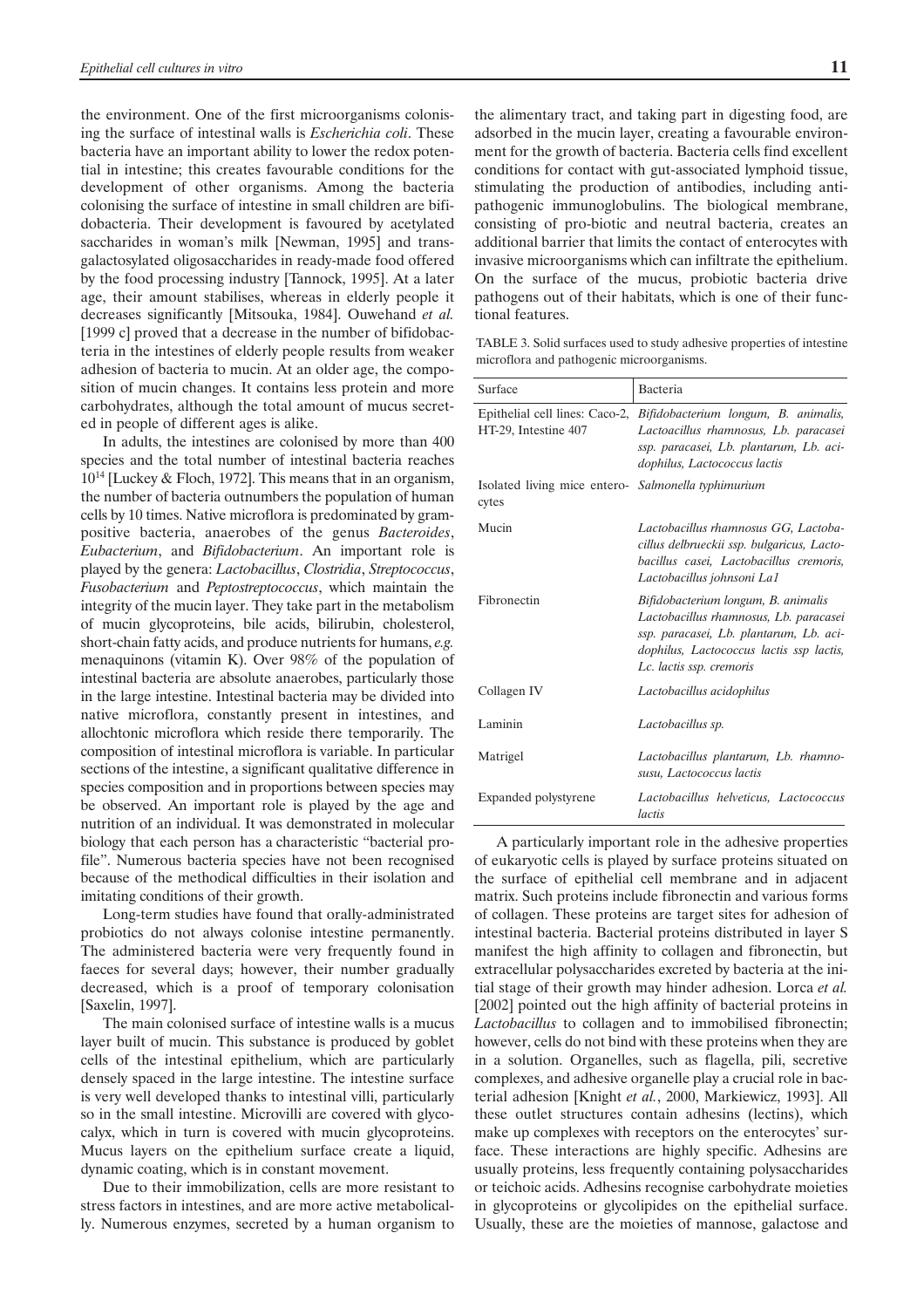fructose. Bacterial receptors also include fibronectin, certain albumins and immunoglobulins found on the surface of the intestinal epithelium.

The *in vivo* research conducted so far has shown active interactions of epithelial cells with intestinal microflora [Neish, 2002]. These connections are manifested, for example, by the surface of the intestinal epithelium secreting small amounts of cationic peptides, which act as antibacterial agents and control the number and distribution of intestinal microorganisms. If invasive bacteria appear and attempt to infiltrate the inside of enterocytes, an inflammation process starts. Infected cells secrete chemokins specific against neutrofils and leukocytes, which direct those cells to the infected spot. One such chemokin is interleukin-8 (IL-8).

One of the most frequently examined probiotic bacteria found in the small and large intestine of the human alimentary tract is *Lactobacillus acidophilus*. The crucial role in its adhesion to the cells of intestinal epithelium is played by its hydrophobicity and surface charge, as well as specific components, such as carbohydrates and proteins.

Conducting research into adhesion of probiotic bacteria *in vivo* is difficult as there are limited possibilities of carrying out experiments on human organisms. The only possibility is biopsies from the alimentary tract, performed during routine colonoscopy, and isolating micro-flora from post-operation material. Still, both these methods are inconvenient and of little availability. Consequently, model systems have been worked out to study the relationship between nutrients and microorganisms on the one side and the intestine surface on the other. Among the most commonly used are *in vitro* cultures of epithelial cells of Caco-2 and Ht-29 lines. The ability of these cells to differentiate, and the high similarity to enterocytes, enabled the use of these cultures as the biological equivalent of natural intestinal epithelium. The fact that both the lines, and particularly HT-29, are able to produce mucin was also of significant importance. A special subculture of HT-29, HT-29 MTX, in the presence of methoterexate, differentiates to goblet cells and produces large amounts of mucin mucus [Lesuffleur *et al.*, 1990]. The composition of the mucus is similar to that of mucin produced *in vivo*; it was used in the research into bacterial adhesion [Kirjavainen *et al.*, 1998; Tuomala, 1999].

Investigations into the adhesion of intestinal bacteria to enterocyte cells and to mucin have resulted in the publication of numerous papers. Tuomola *et al.* [1999a] showed that significant differences exist in the adhesion of probiotic bacteria to Caco-2 and mucin. Exemplary adhesion is displayed by *Lactobacillus bulgaricus* ssp. *cremoris* [Kirjavainen *et al.*, 1998], though this is a species, which poorly colonises intestines; on the other hand, cells of *Lactobacillus* GG [Elo *et al.*, 1991], *L. johnsonii* LJ1 [Bernet *et al.*, 1994], *L. bulgaricus* [Bianchi-Salvadori, 1986], and *L. lactis* ssp. *cremoris* [Lehto & Salminen, 1997] strongly adhere to enterocytes. These differences may result from those connected with receptors situated on the surface of enterocytes and in the mucin layer. Good adhesion of some bacteria directly to enterocytes is an indication that the adhering bacteria produce adhesins with affinity to epithelial receptors. A similar phenomenon occurs between bacteria and mucin.

What is notable is the strong adhesion of *Lactobacillus* to epithelium. This was shown in an experiment in which colonised epithelium was subjected to shaking. It was found that after an hour, few bacterial cells fell off. In order to remove the bacteria it was necessary to rip off bits of epithelium. The process probably takes place in intestines when food passes along them towards the rectum. Thus, on the regenerated epithelium, a new surface appears, ready to be colonised by bacteria; this process may underlie changes in the composition of intestinal microflora. Prolonged contact of some bacterial species with the human organism may determine their probiotic properties.

Research conducted by Tuomola [1999 b] showed that *Lactobacillus* adhere to enterocytes better than enteropathogenic bacteria. For example, the surface of intestines was colonised only by 1.4% *Salmonella typhimurium* and 0.5% *S. enteritidis*. Using Caco-2 culture as a model, Forestier *et al.* [2001] showed that the bacteria *Lactobacillus casei* ssp. *rhamnosus* (strain Lcr35) restrict the adhesion of enteropathogenic *E. coli* (EPEC), enterotoxic *E. coli* (ETEC) and *Klebsiella pneumoniae*, both in the case of pre-incubation of *Lactobacillus*, co-incubation and introducing *Lactobacillus* after colonising the epithelium by pathogenic bacteria. The researchers also proved that the post-culture fluid of Ler5 inhibited the growth of nine strains of pathogenic bacteria. The results of the research indicate that the strain L35 can be used to inhibit the colonisation of intestines by various pathogenic bacteria.

TABLE 4. Methods used for determination of adhesion of probiotic bacteria to enterocytes *in vitro*.

| Experimental<br>model                                         | Mode of adhesion assay                                                                                                                                                                                                                                                                          | References |
|---------------------------------------------------------------|-------------------------------------------------------------------------------------------------------------------------------------------------------------------------------------------------------------------------------------------------------------------------------------------------|------------|
| Enterocyte<br>monolayer                                       | Radiolabelled of bacteria obtained [Cohen &<br>by the use of labelled nutrient, e.g. Laux, 1995]<br><sup>3</sup> H-adenine. Incubation of labelled<br>bacteria with enterocyte monolayer.<br>Washing out of free cells. Determi-<br>nation of radioactivity of monolay-<br>er/bacteria complex. |            |
| Microtitration<br>plates coated<br>with entero-<br>cyte cells | ELISA assay with the use of mono- [Alwan <i>et al.</i> ,<br>clonal antibodies. Wells covered 1998]<br>with lysine and glutaraldehyde and<br>coated with enterocytes. Adhesion<br>of bacteria and determination using<br>specific antibodies.                                                    |            |

Scientists are not unanimous about the optimal age of enterocyte cultures for research into bacterial adhesion. 10-, 21- and 30-day-old cultures are usually used. The number of passages is not standardised either. Some authors claim that studies with cultures of not more than 25 passages are the most advantageous, whereas others point to the 100th passage. Briske-Anderson *et al.* [1997] studied physiological and morphological changes in Caco-2 cultures between the 20<sup>th</sup> and 109<sup>th</sup> passage. Transepithelial electric resistance (TEK) and saccharase activity increased within 36 consecutive passages, but the value of TER started to decrease significantly after the 60<sup>th</sup> passage, while the activity of the enzyme was still high, though strongly variable. When comparing cultures of various passages it was found that there are differences in TER but only until 15 hours of culturing in each passage; later, its values are similar regardless of the passage number. It was also observed that cultures from older passages reached a plateau earlier.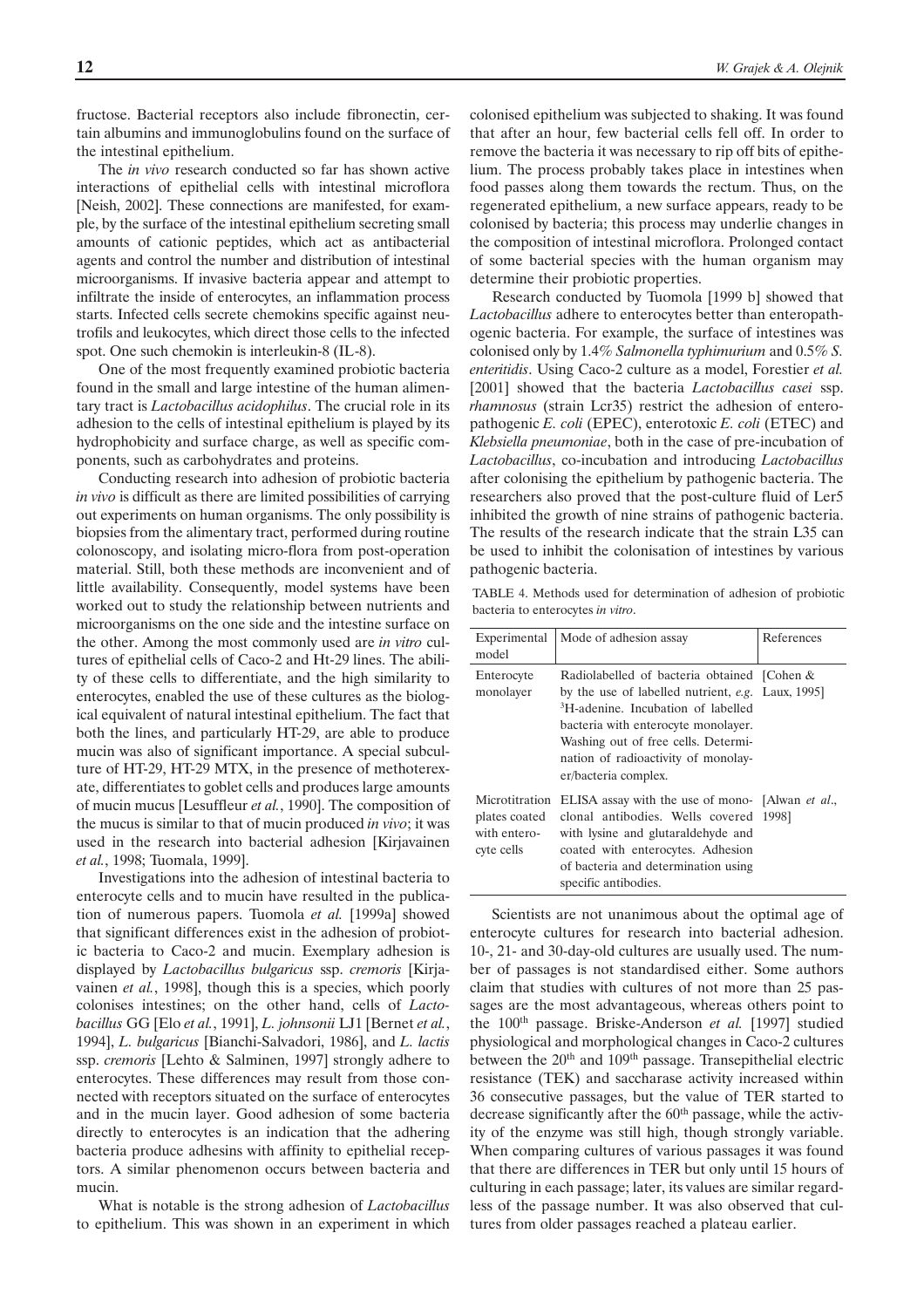The number of cells of probiotic bacteria binding to each Caco-2 cell usually ranges from 0.005 to 2, and is rarely larger. It should be stressed, however, that other cell lines may be different. For example, the number of cells of line Int-407 reaches 4–7 [Blum *et al.*, 1999]. This indicates a limited number of receptors on the surface of the enterocytes, which could interact with bacterial cells.

There are few papers on the effect of normal intestinal microflora on intestine colonisation by probiotic bacteria. Research conducted by Ouwehand *et al.* [1999d] indicates that intestinal microflora does not affect adhesion of probiotic bacteria *in vitro*. Nevertheless, the adhesion process has been proved competitive in mixed cultures.

The environment largely affects adhesion of bacteria to the cells of intestinal epithelium. Still, no standardised conditions of carrying out tests of bacterial adhesion to the cells of intestinal epithelium have been presented in scientific literature. Different authors use different cell lines, different media for culturing, various buffers and pH values and bacterial cells in different phases of their growth. This makes comparing results and drawing general conclusions difficult.

One of such factors is the presence of polyunsaturated fatty acids (PUFA) which are produced in the large intestine by many bacterial species or ingested with food. It is noteworthy that lipolytic enzymes may significantly increase the amount of fatty acids in some foods. Kankaanpää *et al.* [2001] used Caco-2 to study the adhesion of probiotic bacteria in the presence of fatty acids. Under normal conditions, the presence of polyunsaturated fatty acids inhibits adhesion, thus weakening the action of probiotic bacteria. In this research, *Lactobacillus* GG, *L. casei* Shirota and *L. bulgaricus* bacteria to be examined for their adhesion, were incubated with linoleinic,  $\gamma$ -linolic, arachidonic,  $\alpha$ -linolenic and decosahexaenic acids at physiological concentrations. It was found that higher concentrations (10–40  $\mu$ g PUFA  $mL^{-1}$ ) inhibited the growth and adhesion of the tested bacteria to mucin, whereas the adhesion of *L. casei* Shirota was supported by the presence of  $\gamma$ -linolenic and arachidonic acids at 5  $\mu$ g·mL<sup>-1</sup>. PUFA also changed the adhesive properties of Caco-2 cells, but this effect was multidirectional. With arachidonic acid, the adhesive properties of enterocytes deteriorated as compared to all the three bacteria. In  $L. \, casei$  Shirota, adhesion increased when  $\alpha$ -linolenic acid was present. This data indicates that the presence of fatty acid significantly affects the adhesion of bacterial cells to Caco-2 cells.

In the research into transport of chemical compounds through intestinal epithelium, fragments of intestines taken from animals, mainly pigs, were used. Pietzonka *et al.* [2002] took samples of intestines directly from a slaughterhouse and transported them in ice blocks obtained after freezing a strongly oxygenated Krebs buffer (95 mmol/L NaCl, 4.8 mmol/L KCl, 1.2 mmol/L MgSO<sub>4</sub>, 25 mmol/L NaHCO<sub>3</sub>, 1.1 mmol/L  $KH_2PO_4$ , and 40 mmol/L glucose). Transport time did not exceed 45 min. In the laboratory, 4 sq. cm fragments were cut out of particular sections of intestines. Then they were gently washed with the buffer to clear off intestinal digesta, and placed in the holes of a culturing plate. The tissue was then incubated for 10 min in a buffer heated to 37°C; after that a proper study of trans-membrane transport was carried out. By employing a test with calcein AM – a fluorogenic substrate of esterase – hydrolysed to green fluorescing calcein (Molecular Probes, Leiden, Netherlands), the authors found out that the 80% vitality of cells was maintained only for 30 min; however, histological tests showed that after the explant had been defrosted, changes in cell structure took place immediately. This indicates that such tissues are useful for *in vitro* studies only to a limited extent.

Sarem-Damerdji *et al.* [1995] studied the adhesion of five species of *Lactobacillus*: *L. acidophilus*, *L. casei* GG, *L. plantarum*, *L. acidophilus* Ki, and *L. paracasei* subsp. ACA.DC212.3, to the surface of a piece of human intestine, obtained from post-operative material. The patient, who had had a piece of his intestine with adenocarcinoma cut out, had not been subjected to chemotherapy or antibiotic therapy. After pre-cleaning, the fragment was placed in a hosphate buffer, from which calcium and magnesium ions had been removed, and transported from the hospital to the laboratory at a temperature of 4°C. Subsequently, the mucin layer was cut off from the muscle layer and washed thoroughly with RPMI 1640 medium with antibiotics. Then, after placing on a porous membrane, the explant was cut with a scalpel into small pieces which were put into test tubes with 2 mL of medium. Following this, suspension of bacterial cells was introduced to the tubes and incubated for 8 h at 37°C. The free, non-adsorbed bacteria were then washed out and the cells strongly fixed to the intestinal tissue were counted. The authors proved that the bacteria *L. casei* GG and *L. acidophilus* NCFB 1748 did not adhere as strongly as other strains.

In recent years, there have been more and more papers devoted to research into the adhesion of probiotic and intestinal bacteria, using mucin (intestinal mucus). This may be obtained mechanically, by scrubbing it off gently from the intestine's surface; however, it is hard to obtain it from healthy individuals [Laux *et al.*, 1984]. Glycoproteins from the human small intestine are the main source of mucus, but it is not obtained from individuals typical of the healthy human population [Tuomola *et al.*, 1999 b].

Mucin can also be isolated from faeces [Miller & Hoskins, 1981]. To this end, faeces are diluted in a phosphate buffer at pH 7.2, with microflora activity inhibitors (NaN3), serine proteases (phenylmethylsulphonyl fluoride), serine-containing enzymes (iodoacetamide) and metalproteases (EDTA). Then, after being cooled down to 4°C , the suspension is centrifuged for 30 min at 15,000 g; from the clear supernatant thus obtained, mucin is precipitated twice with ice-cold 60% ethanol. The obtained mucin is suspended in ultra-pure water and lyophilised [Ouwehand *et al.*, 1999b].

Mucin plays an essential role in adhesion of intestinal bacteria. Its physiological role consists, among others, in binding intestinal microflora and protecting intestinal epithelium from invasions of pathogens. It is supposed that mucin contains receptors resembling those of enterocytes, which causes it to be the first layer to which bacteria adhere. The layer of intestinal mucus is constantly renewed; it is produced by goblet cells. The mucus layer is also a barrier protecting intestine walls from infections by *e.g.* rotaviruses, which cause diarrhoea in small children.

In recent years, more and more papers have been dealing with adhesion of probiotic bacteria concerning intestinal mucus. One might say that in model research *in vitro*,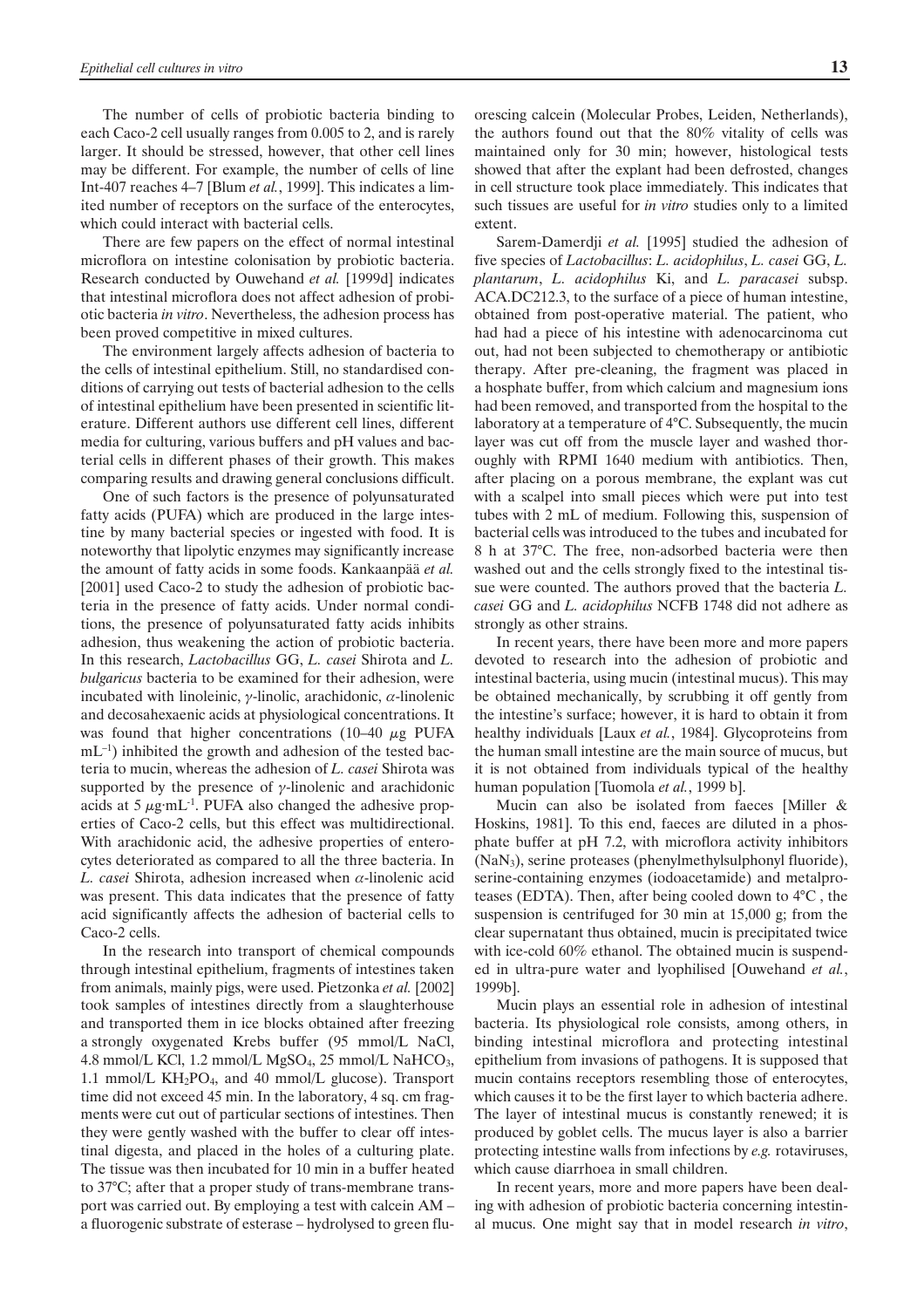mucin drives out the system of enterocyte monolayer, which has been used to date. Kirjavainen *et al.* [1998] studied the adhesion of probiotic bacteria to the mucus isolated from the faeces taken from individuals of different ages (newborn babies, children and adults). The authors found out that the patients' age affects the effectiveness of mucin colonisation. Much stronger adhesion was observed in the case of mucus taken from adults than that taken from children. Depending on the mucus donor's age, the bacterial adhesion was: 44–46% for *Lactobacillus* GG, 23–30% for *Bifidobacterium* lactis Bb-12, 9–14% for *Lactobacillus johnsonii* LJ-1, 3–10% for *Lactobacillus salivarius* LM2-118, 2–3% for *L. crispatus*, and 3% for *L. paracasei* F19. The connection between adhesion of bacteria and the age of the individuals – mucus donors – was also pointed out by Ouwehand *et al.* [1999a]. In the case of *Bifidobacterium*, the effectiveness of adhesion of these bacteria to mucin decreases in elderly individuals and in very young ones.

Intestinal mucus was used by Juntunen *et al.* [2001] in research on adhesion of probiotic bacteria in diarrhoea. The mucin used in that research was isolated from 10-year- -old children suffering from diarrhoea, whereas mucus obtained from healthy children, was used as a control sample. Adhesion was investigated for known probiotic strains, such as *Lactobacillus rhamnosus* GG, *L. casei* Shirota, *L. paracasei* F19, *L. acidophilus* LA5, and *Bifidobacterium lactis* Bb12. It was found that the adhesion of bacteria to mucin ranged from 1–34% and was similar in both cases: for the mucus taken from healthy children and from the ill ones; the highest adhesion was found for *L. rhamnosus* GG and *Bifidobacterium lactis*. Very good results were obtained for a mixed culture of these bacteria.

It should be stressed that all the models used are highly simplified and do not fully imitate the conditions existing inside intestines. Firstly, they are different from natural ones in terms of the composition of the media in the intestines, atmosphere of gases inside the intestines, the abundance of intestinal microflora, and mechanical conditions (peristaltic movements).

One of the most difficult problems is feeding the intestinal microflora. Most research conducted so far have been dealing with *Lactobacillus* sp., in culturing of which the MRS medium is commonly used. It is a very rich medium, but also partly selective. Its composition has nothing in common with the chemical composition of the intestinal digesta, particularly of the large intestine. In the case of the research into enterocytes, the conditions are even further from natural, as very rich media imitating body fluids, are used for research. Most researchers, who use epithelial models before introducing bacteria to enterocyte cultures, suspend them in media which are used in tissue cultures. It is surprising that in the literature there are practically no papers concerning the preparation of media imitating the contents of the intestines. This is one of the key issues in the research into intestinal microflora *in vitro*.

Another environmental factor, which differs from natural conditions, is the composition of intestinal gases. In the large intestine, there is practically no oxygen; gases are produced there, which are typical of methane fermentation. However, *in vitro* cultures of enterocytes must be oxygenated. The presence of oxygen has negative effects because many organisms colonising the intestines cannot be cultured in an atmosphere containing oxygen and in the rich media used so far for LAB and enterocytes (*e.g.* bifidobacteria).

Another element, which should be considered in the research into adhesion of microorganisms, is the effect of natural and rich intestinal microflora on the adhesive properties of single organisms used in the research. Peristaltic movements of intestines favouring the peeling off and regeneration of epithelium and movement of mucus with solid components of food – these are all difficult to imitate in a laboratory in rigid laboratory vessels.

The models used so far have resulted in differences in the results obtained during the research into bacterial adhesion *in vivo* and *in vitro*. It should be stressed that the models used are highly useful in research into adhesive properties of bacteria.

### **Binding nutritional components**

In scientific literature there are very few reports on using the cultures of enterocytes *in vitro* to study the direct binding of nutritional components to intestinal epithelium. Bolte *et al.* [1998] examined binding of gliadin peptides, ovoalbumin and beta-lactoglobulin. In the tests measuring the binding of proteins, they used Caco-2 and T84 cell lines. Both lines came from the ATCC collection (USA). In these experiments, they used fractions of membranes with the brush border which were isolated from an enterocyte culture. The research included common incubation of membranes of the brush border with the above-mentioned proteins and determining the chemiluminescence of biotinylated proteins by the dot blot method. For ovoalbumin, the saturation of membranes took place at a concentration of protein reaching 50  $\mu$ g/mL for both cell lines. Binding gliadin peptides and beta-lactoglobulin to the membranes of T84 brush border was saturated at lower concentrations (7 and  $5 \mu g/mL$ , respectively) than in the case of the border in Caco-2 (50 and 10  $\mu$ g/mL). It was shown that the affinity of nutrient proteins to the membranes of brush border of both enterocyte lines was of the following growing sequence: gliadin peptides – ovoalbumin – beta-lactoglobulin. The researchers concluded that owing to the similarity of Caco-2 and T84 lines to the cells of the brush border, they could be used as a model in studies into the adhesion of proteins to brush borders.

### *In vitro* **cultures as a model for studying invasions of pathogenic bacteria and viruses**

Adhesion is a critical stage in the development of most infections, including those of the alimentary tract walls. Numerous pathogenic bacteria show high invasiveness and penetrate epithelial cells, getting through the barriers of mucus and cytoplasmatic membrane and further into the deeper layers of intestine walls. Mechanisms of penetrating through the barriers of intestinal epithelium have been described for such animal pathogens as *Shigella* [Nhieu & Sansonetti, 1999], *Yiersinia enterocolitica* [Autenrieth & Firsching, 1996], *Listeria monocytogenes* [Daniels *et al.*, 2000], and *Salmonella typhimurium* [Clark *et al.*, 1994; Rice *et al.*, 1997]. All these pathogens manifest preferential ability to adhere to M cells, which are situated in Peyer's patches. Pathogens are accumulated in large amounts in Payer's patches and penetrate deep into tissues and to blood, and within 30 min they reach the internal organs.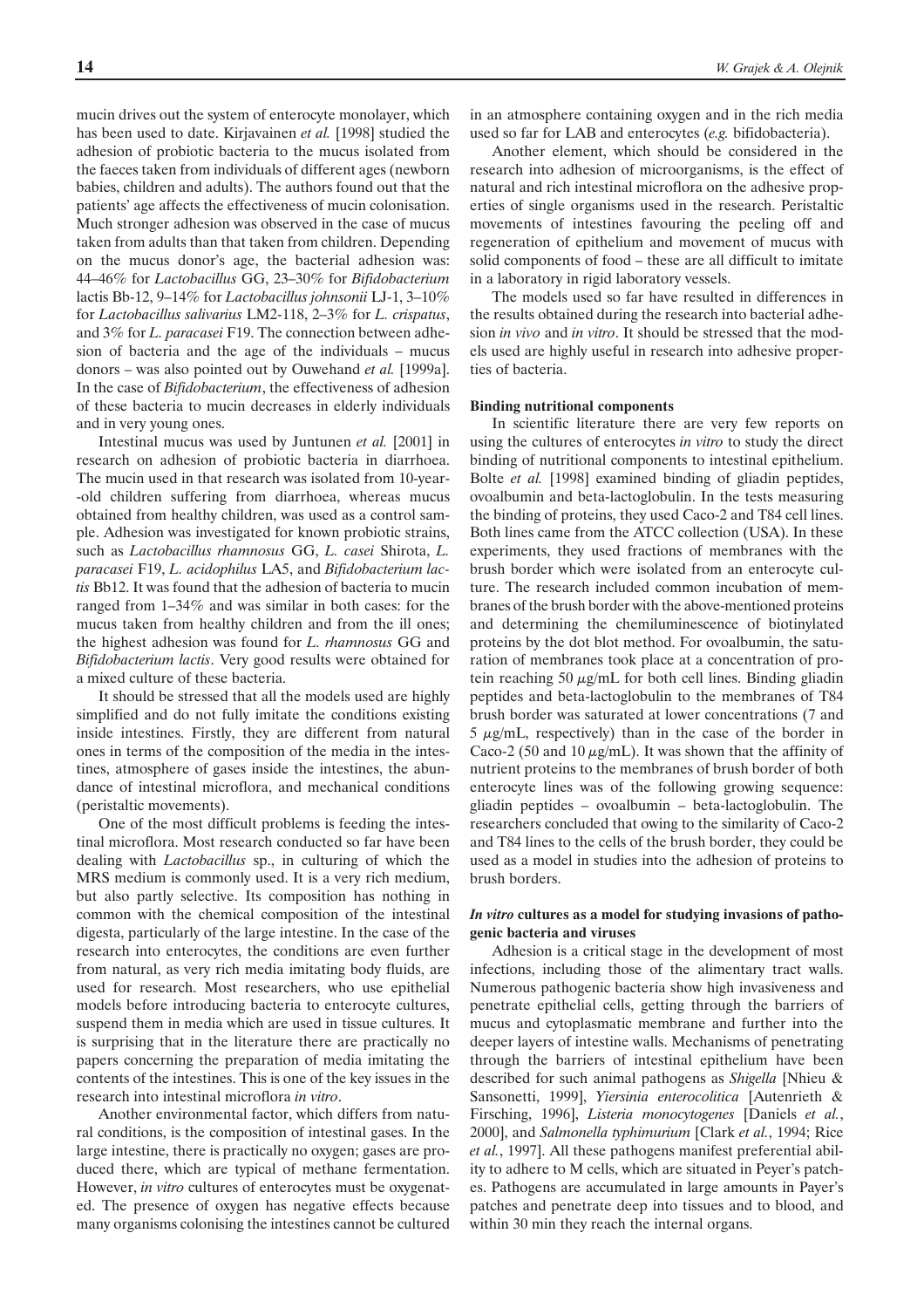The M cells cover the sacs of the lymphoid tissue surrounding the alimentary tract. They are found along the length of both the small and large intestines. Clusters of lymphoid sacs make up Peyer's patches. An attack by pathogenic bacteria is associated with the secretion of invasion proteins by the system of secretion type III. The proteins penetrate the enterocyte cells, rearranging their cyto-structure (protein Ipa A) and bringing about polymerisation of actin (proteins IpaB and IpaC).

An invasion of pathogens is hindered by the covering of intestinal epithelium by a layer of bacteria which restrict the access of pathogens to the intestine surface. This is one of the functional properties of probiotic bacteria.

Creating a bacterial barrier, which restricts access of pathogens to the epithelial surface, may be analysed with models of cell cultures *in vitro*. An interesting tissue system was proposed by Daniels *et al.* [2000]. They obtained M cells by induction of enterocytes Caco-2. To this end, they used a sub-clone of Caco-2, which created a clear brush border, similar to that in the small intestine *in vivo*. Enterocytes  $(3\times10^5 \text{ cells})$  were grown on the surface of a filter (Transwell filters) until they had been fully differentiated (14 days). This was followed by introducing murine lymphocytes, isolated from Peyer's patches of Balb/c mice, on the lower part of the filter. In this way, a "sandwich" was obtained in which the upper part was made up of enterocytes and the lower part of lymphocytes. Both cell layers were separated by a 3-µm-pore filter. A co-culture was thus prepared was cultured for another 4–7 days, until enterocytes had been transformed into M cells (test FITC-conjugated latex bead, Moledcular Probes, Eugene, OR, USA). A pathogenic strain of bacteria *Listeria monocytogenes* was introduced onto the upper surface of modified enterocytes (M cells). *Yersinia enterocolitica*, known to adhere preferentially to M cells, was used as a reference strain. A microscopic analysis showed that L. monocytogenes rarely adheres to the surface of epithelial cells and its distribution among enterocytes and M cells is random, whereas the reference strain adhered mainly to M cells.

The infectious activity of bacteria *Listeria monocytogenes* was studied with the culture of enterocytes *in vitro*. While incubating a culture of Caco-2 with bacteria *L. monocytogenes*, Hauf *et al.* [1999] found an induction in enterocytes of the synthesis of three nucleoprotein complexes, similar to the NF-kB necrosis factor. Valenti *et al.* [1999] showed that an invasion of Caco-2 cells by these bacteria triggers changes leading to the necrosis of enterocytes. It was also shown that an addition of bovine lactoferrin reduces the extent of the bacterial invasion [Valenti *et al.*, 1999].

One of the invading pathogens is *Campylobacter jejuni*. It frequently causes diarrhoea. Its virulence is strictly associated with the ability to penetrate the cells of intestinal epithelium. Little is known about the mechanism of these bacteria penetrating eukaryotic cells. Wooldridge *et al.* [1996] studied the endocitosis of *C. jejuni* with a culture of Caco-2. They found that processing the monolayer of Caco-2 with filipin III, which chelates cholesterol in the cytoplasmatic membrane of enterocytes, strongly inhibits penetration of the epithelium by the bacteria. Among the factors inhibiting an invasion of *C. jejuni* they mentioned wortmannin, an inhibitor of phosphatidiloinositolic kinase, and cholera toxin.

A culture of Caco-2 enterocytes was also used to study the virulence of *Aeromonas hydrophila*. Guimaraes *et al.* [2002] showed that a non-enterogenic strain of *A. hydrophila*, isolated from the faeces of an 8-month child with diarrhoea symptoms, causes the vacuolarisation of enterocytes. It leads to damaging the monolayer and penetration of the intestinal tissue by the bacteria.

Numerous intestinal diseases are caused by a viral infection. A classic example is enteritis in children, caused by rotaviruses. On a global scale, over half the children hospitalised because of acute enteritis were infected by rotaviruses [Middleton *et al.*, 1977]. The Caco-2 can be successfully used for detecting the presence of rotaviruses. Cumino *et al.* [1998] used enterocytes to multiply rotaviruses. The cells were kept in PBS, suspended in Eagle's medium, enriched with bovine serum, and inoculated with viruses. The ELISA test, detecting viral proteins, was used to detect the presence of rotaviruses, along with electrophoresis on polyacrylamide gel. The method proved to be sensitive and reliable.

#### **Study into bioavailability of nutrients and medicines**

The main area where nutrients are absorbed in a human organism is the small intestine. It is *ca.* 2–6 m long, with duodenum constituting 5% of the total length, ileum – 50%, and jejunum – 45% of the total length. Food is transported along the small intestine within *ca.* 2 h with enzymatic digestion accompanied by intensive absorption. This takes place according to the mechanism of passive diffusion, facilitated diffusion, osmosis and active transport. Over 90% of nutrients are absorbed in the small intestine. In the initial sections of the intestine, particularly in the duodenum, passive absorption dominates, in farther ones, active transport proceeds. More detailed data on the anatomy and physiology of the small intestine have been compiled in publications by Stoll *et al.* [2000] and Ekmekcioglu [2002].

Under *in vivo* conditions, the exchange of mass between the intestinal digesta and the organism proceeds through intestinal epithelium. Due to this, epithelial cells are used as the main model in research into transepithelial transport *in vitro*. The model is used both by nutritionists and pharmacists to study the absorption of nutrients and medicines.

In research into transepithelial transport, cultures of enterocytes are usually used which grow on microporous membranes covered with a layer of hydrogel, *e.g.* collagen. Hidalgo *et al.* [1989] studied transepithelial electric resistance (TEER) of membranes covered with collagen and without collagen. They found that crosswise resistance of a polycarbonate membrane covered with collagen is 30–60  $\Omega$ , whereas for the same membrane without collagen – 5–10  $\Omega$ , which demonstrates the low resistance of the collagen layer. An increase in transmembrane resistance is a good marker of the differentiation of epithelial cells. Faulty Caco-2 and HT29 cells, with limited ability to differentiate, do not increase the resistance and are not suitable for research. Transmembrane resistance of a mature, well-differentiated culture of enterocytes is usually 180–250  $\Omega$  and is reached after 14–21 days of culturing. The transepithelial transport studies are usually performed using intestine cell monolayer with TEER value of  $250-300 \Omega \text{ cm}^2$ .

At normal confluence, the amount of chemical substances passing through a monolayer of enterocytes gradually decreases. Hidalgo *et al.* [1989] studied the transfer of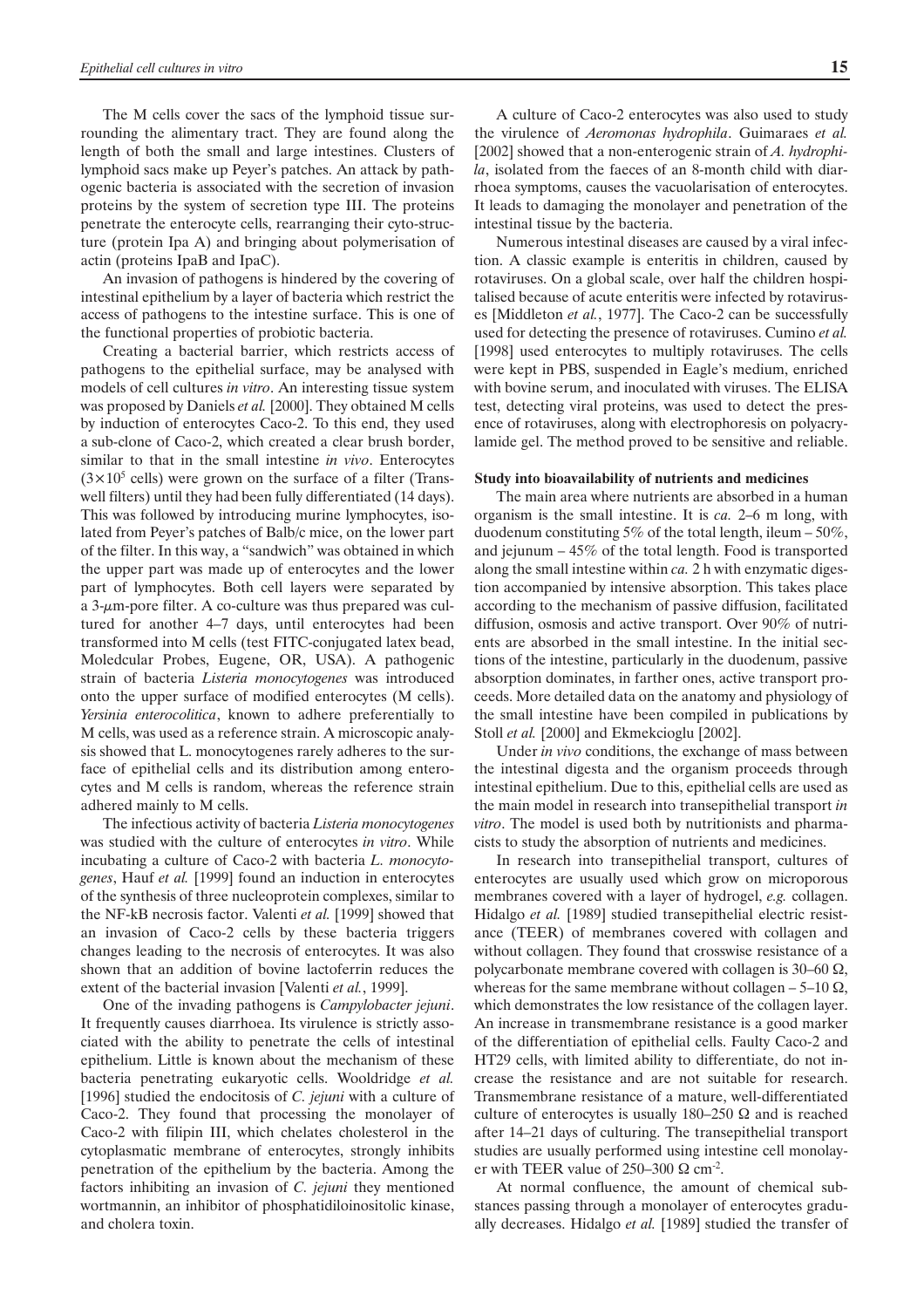lucipherase and inulin. The researchers found out that a reduction in transfer of the compounds between day 1 and 10 was by 160 and 340 times, respectively. The data point to a progressive integration of the monolayer, which is a result of congestion and interrelations between enterocyte cells.

A crucial role in research into transmembrane transport is played by the full confluence of the membrane surface, which ensures its total integrity. This parameter has been explored thoroughly. Determination of the integrity of a monolayer consists in measuring the transfer of radioactively-marked substances, dyes or fluorescent compounds, which are usually not metabolised by cells (Table 5).

The very rule of testing is relatively simple. It consists in studying the transfer of a given substance through a monolayer of epithelial cells; the measurement involves determining the concentration of a given substance in the medium under the membrane, or indirect determinations, such as the measurements of: medium radioactivity, a level of fluorescence or the difference between electric resistance on both sides of the membrane.

Special multi-well plastic vessels with membrane filters of high porosity (usually  $0.4 \mu m$ ) are currently commercially available. The most commonly used vessels of this type are multi-well plates Transwell, manufactured by Costar, and Millicell manufactured by Millipore. Culturing vessels, the so-called "holes", are 12–24 mm in diameter, and in their case the volume of the medium over and under the membrane is only 0.5–3 mL.

Transport studies are carried out with special media. The first stage of culturing consists in the growth of enterocytes in DMEM medium. After the final stage of confluence has been achieved, the culturing medium is poured out and replaced with Hanks' balanced salt solution (HBSS) with HEPES buffer of pH 7.4, glucose and a complex of protective antibiotics. It should be noted that attempts have been made recently to develop a substitute for intestine fluids as a transport medium, which would replace HBSS, but without much success [Ingels *et al.*, 2002].

The characteristics of the diffusive properties of a monolayer of epithelial cells is determined based on the permeability factor [Artursson, 1990]:

$$
P_w = V/AC_0 dC/dt \, \text{[cm sec$^{-1}$]}
$$
 (1)

where:  $V$  – the volume of the medium on the side to which the component passes  $(cm<sup>3</sup>)$ , A – membrane surface area  $(cm<sup>2</sup>)$ ,  $C<sub>0</sub>$  – initial concentration of the component on the side where it was introduced  $(\mu g/cm^3)$ , dC/dt – concentration increase in time on the recipient side ( $\mu$ g sec<sup>-1</sup>). The experiment is usually conducted for 1–6 h.

The results are given as mean values  $(\pm$ SEM) of at least six measurements. The differences in  $P_w$  between directions of diffusion or between various components are estimated based on Student's t-test at a significance level of  $p<0.05$ . In the research into the transport of a given substance, twodirection diffusions are examined – from the apical to the base and from the base to the apical side.

There are ample reports addressing the use of enterocytes *in vitro* in research into transmembrane transport. The research has one common feature – it is conducted only with model systems, where the transported compound is given in a chemically-pure form. While the use of models may be considered correct in research into the transport of medicines, in the case of nutrients it is a far-fetched simplification. It does not take into account the effect of the organic matrix of a food product either on the physiology of enterocytes or on the interactions of the matrix-component type. Another flaw of the models is neglecting the effect of

| Method                                            | Labelling                                                                                                                                                                | Measurement                                                                                                                                                                                                                                                                                                                                        | References                                                            |
|---------------------------------------------------|--------------------------------------------------------------------------------------------------------------------------------------------------------------------------|----------------------------------------------------------------------------------------------------------------------------------------------------------------------------------------------------------------------------------------------------------------------------------------------------------------------------------------------------|-----------------------------------------------------------------------|
| Test with horse-radish<br>peroxidase              |                                                                                                                                                                          | Peroxidase transport across enterocyte monolayer [Shaw, 1996]<br>measured as enzyme activity under membrane                                                                                                                                                                                                                                        |                                                                       |
| Transepithelial electri-<br>cal resistance (TEER) |                                                                                                                                                                          | Transepithelial electrical resistance measured with elec- [Briske-Anderson et al.,<br>trodes placed in medium over and under enterocyte cell 1997; Hidalgo et al., 1989;<br>monolayer. The value of this parameter reached Millipore User Guide<br>100–300 Ω for 10-day old cultures and 100–400 Ω for MultiScreen Caco-2]<br>21-days old cultures |                                                                       |
| mannitol                                          | Transfer of labelled Radiolabelled <sup>14</sup> C-mannitol<br>(m. w. 182)                                                                                               | Measurement of medium radioactivity under enterocy-<br>te monolayer with scintillation counter                                                                                                                                                                                                                                                     | [Briske-Anderson et al.,<br>1997; Lentz et al., 2000]                 |
| Transfer of other radio-<br>labelled substances   | Radiolabelled <sup>14</sup> C-inulin,<br>$^{14}$ C-poly-ethylene glycol (m.w.<br>4,000), ${}^{3}H$ -dextran (m. w.<br>70,000), ${}^{3}$ H-taurocholate<br>$14C$ -flavone | Measurement of medium radioactivity under enterocy-<br>te monolayer with scintillation counter                                                                                                                                                                                                                                                     | [Hidalgo et al., 1989; Lentz]<br>et al., 2000; Kuo, 1998]             |
| grity with luciferin yel- m.w. 457)<br>low        |                                                                                                                                                                          | Test of monolayer inte- Luciferin yellow CH, (Sigma; Measurement of transepithelial transfer of luciferin yel-<br>low using ELISA fluorescence reader at $\lambda_{EX}$ 450 nm,<br>$\lambda_{\text{EM}}$ 535 nm                                                                                                                                    | [Hidalgo et al., 1989;<br>Millipore User Guide<br>MultiScreen Caco-2] |
| Test with phenol red                              |                                                                                                                                                                          | Measurement of absorbance under enterocyte mono-<br>layer at 558 nm                                                                                                                                                                                                                                                                                | [Briske-Anderson et al.,<br>1997]                                     |
| propidine iodine                                  | emission at $\lambda_{\text{EX}}$ =617 nm                                                                                                                                | Fluorescence test with Induction at $\lambda_{\text{EX}}$ =536 nm, Fluorescence of enterocytes observed in a microscope                                                                                                                                                                                                                            | [Shaw, 1996]                                                          |
| Labelled yeasts                                   | Isothiocyanine of rodamine B                                                                                                                                             | Fluorescence of cells in a microscope                                                                                                                                                                                                                                                                                                              | [Pietzonka et al., 2002]                                              |

TABLE 5. Integrity tests for enterocyte monolayer examination.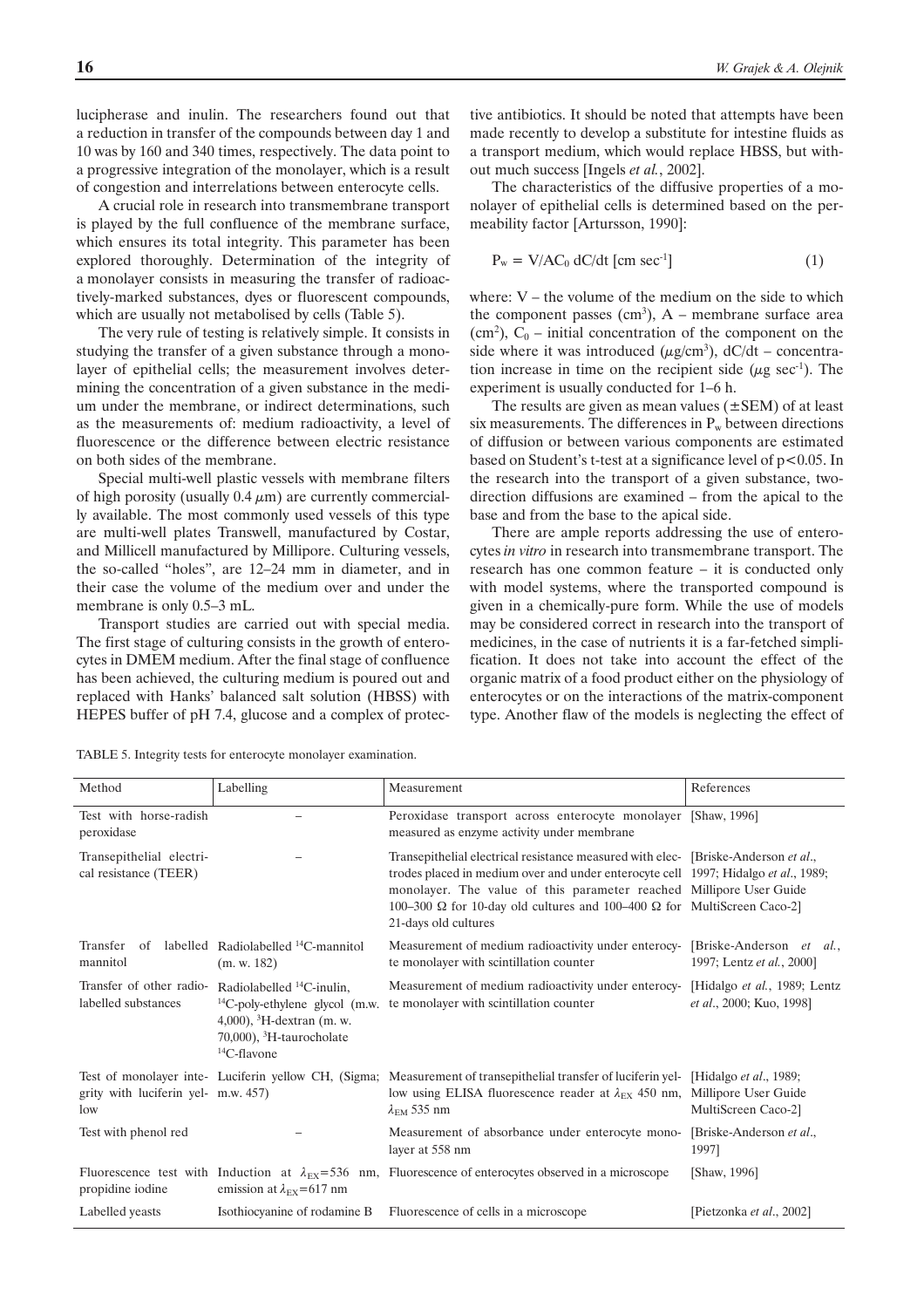intestinal microflora, which actively affects the entire intestine system *in vivo*. When the Caco-2 model is used, it should be borne in mind that a monolayer made up of these cells is much denser than is the case in natural intestinal epithelium. The research by Artursson *et al.* [1993] showed that transport through a Caco-2 layer is 1/20 of that through the large intestine and 1/100 of that through a human small intestine. So far, no clone of Caco-2 has been presented with higher transmembrane permeability. There are many reasons for the difference in permeability between a Caco-2 monolayer and a normal intestinal epithelium. Culturing *in vitro* is not controlled by the central nervous system, it is not normally supplied with blood, it is not properly covered with a thick layer of mucin and it is not vertically-corrugated in villi-crypts. The areas covered with goblet cells have a looser structure. This type of cells, apart from cylindrical enterocytes, is found in the HT-29 cell line. Unfortunately, there is no line consisting of goblet cells alone.

A population of clones of HT-29 line, cultured in different laboratories, may demonstrate different properties. For example, the HT-29H line consists of 80% of goblet cells capable of creating a mucin layer, which considerably impedes the transfer of lipophylic substances. This line also creates strong intercellular bonds, which results in its lower permeability compared to the Caco-2 line. Diffusive properties of the HT-29 line depend on the type of the medium used. Wikamn-Larhed & Artursson [1995] proved that the enterocytes from this line, which are cultured on RPMI medium, make up a looser structure than those cultured on DMEM. This may be the result of producing mucin during the growth on DMEM, whereas the mucin layer on RPMI is invisible [Wikman *et al.*, 1993]. The study conducted by Wikman-Larhed & Artussona [1995] on a co-culture of both lines proved that the obtained mixed culture displays permeability which is between the values for each of them separately.

Much of the research with enterocyte models address transport of antioxidants. One of the most important groups of such compounds are polyphenols which include a range of various chemical compounds.

Walgren *et al.* [1998] conducted research into the transport of quercetin through the intestinal epithelium using the Caco-2 enterocyte model. Quercetin is a glycoside commonly found in fruit and vegetables. It is a flavonol known for its anti-carcinogenic, antineoplastic, anti-sclerotic, and anti-clotting activity. In the alimentary tract, the quercetin glycoside, also referred to as rutin, is hydrolyzed by intestine microflora to quercetin and glucose. It is assumed that intestines adsorb only the quercetin aglycone, however, this phenomenon has not been fully elucidated so far. In their research, the authors used chemically pure quercetin, quercetin 4'-glycoside, and 3,4'-diglycoside. During a 60-min exposure, the transport of quercetin was found linear. The relative permeability for the epithelium was  $5.8 \times 10^{-6}$  cm·sec<sup>-1</sup> and was over ten times as high as for mannitol. When the direction was reversed, from base to apex, the speed of quercetin transport doubled. Surprising results were obtained when 4'-glycoside was introduced at the apical side. In that case, no transport through the epithelium was observed. Although the incubation time was extended up to 3 h, no signs of the transport of this glycoside were observed, but its stability was very high and exceeded 95%. Unlike 4'-glycoside, quercetin 3,4'-glycoside is absorbed by epithelium on both the apical and base side; the speed of transport of this substance from the base side was almost five times higher. The results obtained by Walgren *et al.* [1998] were only partly corroborated by other scientists. Murota *et al.* [2000] also observed a rapid decrease in the concentration of quercetin on the apical side; however, their observations concerning glycosides are completely different. The transport of 4'-glycoside through epithelium was slow at first, but after 2-h incubation its concentration on the apical side decreased. The concentration of the other glycosides, *i.e.* 3.4'-di-glycoside and 3'-glycoside did not change. A better transfer of 4'-glycoside was likely to result from its higher lipophylicity. On the apical side, quercetin and isoramnetin conjugates accumulated gradually. This is a proof of metabolizing quercetin to conjugates and of their partial secretion in the apical direction. The conjugates of quercetin and isoramnetin were also observed to accumulate on the base side, with their total content accounting for 20% of the quercetin introduced on the apical side. Much of the isoflavones were accumulated in cells as aglycon and its conjugates. The inconsistent results obtained by various researchers show that it is necessary to continue research into the transport and metabolism of quercetin and its glycosides in the intestinal epithelium.

Caco-2 was also used to investigate the transepithelial transport of flavones [Kuo, 1998]. It is an important group of flavonoid hydrophobic antioxidants of plant origin, with anti-carcinogenic and anti-oxidant abilities. Epidemiological studies have shown that supplementing a diet with flavones reduces the incidence of the large intestine cancer. The paper by Kuo [1998] throws some light on the bioavailability of those substances when investigated with the use of a culture of human enterocytes Caco-2. Radioactive, <sup>14</sup>C- marked flavones at the concentration of 10  $\mu$ mol/L (Proctor & Gamble Co., USA) were used in the research. Considering low solubility of flavonoids in water, they are usually used in concentrations not exceeding 100  $\mu$ mol/L. An aromatic amino acid called "phenylalanine" was used as a reference substance. It was shown that the speed of transfer of flavones was five times higher than that of phenylalanine, and that the transport of flavones in both directions was similar. However, the transport of phenylalanine from the surface side of enterocytes to the base side was 10 times higher than in the opposite direction. It was also found that a considerable part of the flavones were accumulated in enterocytes. Their average concentration in cells was *ca.* 1 nmol/mg of proteins. Replacement of the buffer with a fresh portion resulted in transferring the accumulated flavones to the buffer under the membrane. Replacing sodium ions in the transporting buffer with potassium ions did not affect the speed of flavone transport. On the contrary, at lower incubation temperatures, introduction of potassium ions was found to considerably slow down the transport of flavones from the base side to the surface side. Introducing bovine albumin in the concentration of 100  $\mu$ mol/L to the transporting buffer reduced the transport of flavones by half. This was a result of binding a large amount of water by the protein. The increase in flavone concentration from 10  $\mu$ mol/L to 100  $\mu$ mol/L did not affect the speed of their transport. At the concentration of 10  $\mu$ mol/L, the transport of antioxidants from the base side to the apical side took *ca.*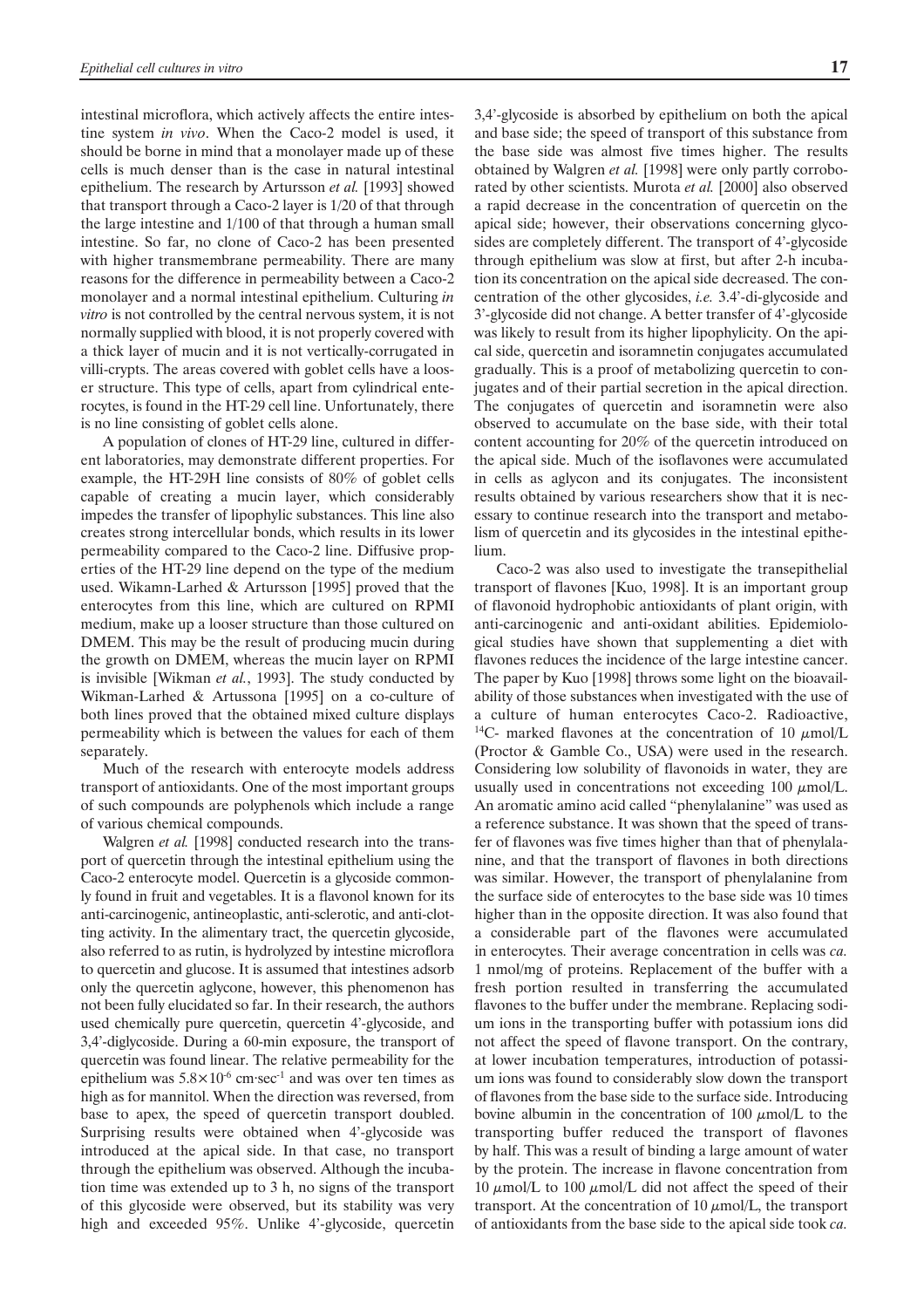90 min. The authors postulated that quick diffusion of flavones through a layer of intestinal epithelium may be the chief mechanism of their absorption into the human organism.

The Caco-2 model was also used to study the absorption of isoflavones found in soybean: genistein and daidzein and their glycosides. Steensma *et al.* [1999] introduced 50  $\mu$ mol/L solutions of flavonoids to an enterocyte culture from the apical side. Considerable differences were found in the transport and metabolism of these compounds. After 6 h of incubation, 30–40% of genistein and daidzein were transferred to the base side and remained there for 24 h, without any quantitative changes. It was shown that permeation of the glycosides of these flavones through a layer of epithelial cells was difficult. Both glycosides were metabolized inside the cells to genistein and daidzein and about 20% of aglycons passed to the medium from the base side. This means that Caco-2 cells display endogenous glucosidase activity. A part of isoflavones was metabolized to the polar form, *i.e.* glucuronides and sulphates.

Reports have also been published on lesser-known flavonoids, such as chrysin, which is found in honey and propolis. Walle *et al.* [1999] conducted experiments on the transport of this antioxidant through a layer of Caco-2 cells and found that it diffuses from the apical surface towards the base surface at a speed of about  $6.9 \, \text{cm} \cdot \text{sec}^{-1}$ , whereas the speed of its diffusion in the reverse direction is twice as high. A high diffusion speed was observed only during the first hour of incubation, after that it had significantly dropped. Chrysine metabolites (glucuronide and chrysine sulphate) also diffused easily. Introduction of an anionic inhibitor hindered the transfer of those metabolites, which may suggest an easy mechanism of the transport of chrysine itself, but a more difficult adsorption of its metabolites produced by enzymes excreted by enterocytes.

Numerous studies, mainly in pharmacy, which used the Caco-2 model, have addressed the transport of peptides. When passing through the alimentary tract, they are hydrolyzed to amino acids; therefore, the bioavailability of whole peptides is estimated as  $\langle 1\% \rangle$ . The transport of peptides through a mucin layer to enterocytes is accelerated by bile acids and their derivatives [Michael *et al.*, 2000]. Transport of amino acids is much easier. The research conducted by Nicklin *et al.* [1995] showed that transport of acidic amino acids is determined by diffusion direction, temperature and pH, and that it is affected by sodium ions. Amino acids are transported by carriers and their transport may proceed even in the direction opposite to the concentration gradient. An important role in the transport of peptides and proteins by Caco-2 cells is played by vitamin  $B_{12}$ . The study by Russell-Jones *et al.* [1999] shows that the transport of peptides and proteins is facilitated by creating a complex with cobalamine. At the first stage, a bond is formed between vitamin  $B_{12}$  and the protein internal factor; this is followed by binding with a peptide or protein and facilitating the transport. The study results suggest that transport independent of the internal factor is also possible. The manner of transport of proteins depends largely on the concentration of cobalamine on the surface of micro-villi.

The study of intestinal transport with the use of a model of enterocytes *in vitro* includes lipids. In a human alimentary tract, fatty acids exist as micelles with bile salts. Tranchant *et al.* [1997] conducted experiments into explaining mechanisms of the transport of  $\alpha$ -linolenic acid (18:3). The fatty acid, dissolved in 10 mmol/L taurocholineate, was taken up on the apical side at a speed which was non-linear and saturative in character. The uptake of acid was greatly affected by the temperature and energy supplied as ATP. The results indicate that the transport of long-chain fatty acids depends on specific carriers with molecular weights of 71 and 88 kDa.

An important role in the transfer of soluble substances is played by bile salts. There are various reports, suggesting that they can reduce absorption by introducing the transported substances to bile micelles, which decreases the thermodynamic activity of these substances. On the other hand, many papers point out that the presence of bile salts favourably affects the transfer of substances as a result of changes in the function of cell membranes and mucin layers and facilitates diffusion in intercellular spaces. Meaney & Driscoll [1999, 2000] conducted a thorough study of the effect of the micellular system on the transport of hydrophilic markers of various molecular weights through a Caco-2 layer. The research included trihydroxy-non-conjugated bile salts, sodium cholineate and sodium taurocholineate. Both simple and mixed micellular systems, composed of bile salts and linoleic acid, were used. Polyethylene glycol and mannitol (molecular weight of 182 kDa) were used as hydrophilic markers. The simple micelles of non-conjugated bile salts and sodium cholineate were found to cause a larger transfer of hydrophilic markers than the non-conjugated bile salts. In the case of sodium cholineate, the increase in the transport speed of hydrophilic substances probably resulted from damage to cell membranes, observed in MTT tests and by TEER measurement. This factor, being strongly polar, also proved to be cytotoxic. The micellular system of sodium taurocholineate was less toxic to enterocytes and significantly facilitated intercellular diffusion. Similarly, conjugates of sodium cholineate with linoleic acid proved more toxic than taurocholineate conjugates. In the case of taurocholineates, not only cellular, but also intercellular transport was possible.

An interesting study on the transport of oligosaccharides from human milk through Caco-2 epithelial cells was described by Gnoth *et al.* [2002]. Human milk contains rare fucosyled oligosaccharides whose structure enables them to act in a way similar to immunomodulating agents and to inhibit inflammations. These oligosaccharides are not digested but they are absorbed from the small intestine. The researchers found that 90-min exposure is followed by oligosaccharides diffusing from the apical side to the base side. The transfer in the opposite direction was also observed. The transfer from the apical side was faster than from the base side for neutral oligosaccharides. No such a relationship was observed for acidic oligosaccharides.

The model of human enterocytes is readily applied in research into the transport of metal ions. One of the main ions absorbed in the large intestine is iron and its transepithelial transport is very important for the total balance of this ion in a human body. Sanchez *et al.* [1996] studied the effect of lactoferrin, transferrin and NO on the transfer of iron ions. They showed that iron is absorbed with the greatest speed after it is ingested as citrate; the absorption is the slowest in the form of the complex with lactoferrin. Caco-2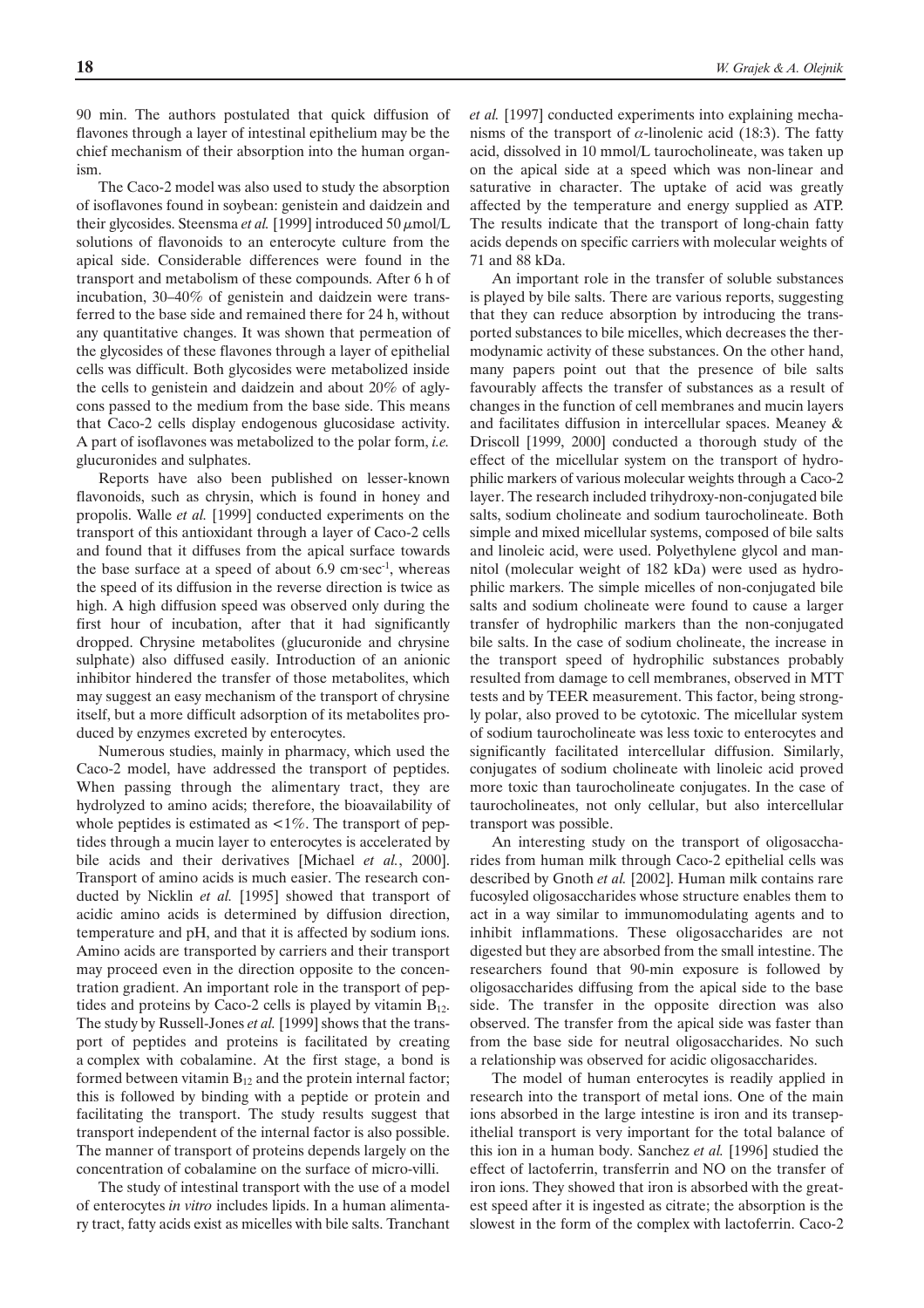cells display an ability to express a large number of transferrin receptors; however, the authors postulated that only some products of the degradation of this protein, but not the whole lactoferrin, take part in transporting iron. Introducing nitrogen oxide to the test environment precipitated absorption of iron introduced as citrate. Some interesting research into the absorption of iron ions by Caco-2 cells was conducted by Gangloff *et al.* [1996]. They made a simulation of transferring beef, ascorbic acid and iron citrate through an artificial alimentary tract. In the vessel imitating pancreatic digestion, they placed dialyzing sacs with 12–14 kDa cutoff, which simulated absorption from the small intestine. It was found that the digested beef and ascorbic acid facilitate the transport of iron through a monolayer of enterocytes, whereas ferric citrate was not absorbed so quickly. It was also suggested that there are some agents in the digested meat, which stimulate the absorption of iron.

Another example of applying the Caco-2 line to study the transport of metal ions is the research by Arredondo *et al.* [2000], devoted to copper ions. Under natural conditions, the absorption of copper ions takes place in the initial sections of the small intestine. The researchers introduced the copper-histidine complex, with radioactively-marked  $64Cu$ <sup>++</sup>, to a 14-day-old culture of enterocytes. The speed of transfer of copper ions through a monolayer of enterocytes was constant for 1.5 h, after which it rapidly dropped until achieving a state of saturation. At the same time, copper concentration inside the cells was found to increase 21-fold. This means that Caco-2 cells can accumulate large amounts of this metal. The research indicated that the speed of copper transport through an epithelium layer depended largely on the concentration of these ions on both sides of the membrane, which indicates the active control of their transfer. The transporting proteins produced in cytoplasm take part in transporting copper. When the amount of copper is large, the speed of zinc transfer also increases. The transport of both of these ions may be regulated by metalothionine, a protein with many cystein residues. Caco-2 cells were also applied to study cadmium transport [Pigman *et al.*, 1997]. The researchers showed that the infiltration of cadmium through a monolayer of enterocytes proceeds partly by passive diffusion; and that vitamin  $D_3$  and compounds with sulphohydryl groups are partly involved in that process.

Interesting research into the absorption of magnesium was described by Planes *et al.* [2002]. The paper also contains one of the rare descriptions of experiments in which the transported substance, introduced to the medium of Caco-2 culture, was administered not as a pure substance but as a food product, previously digested with enzymes using an alimentary tract imitation (HCl: pepsin and pancreatic enzymes: bile salts). An original method of a transporting experiment was also applied. Shortly before the main experiment, the medium was replaced with MEM without magnesium. In the transporting test, a solution with food products after *in vitro* digestion was used instead of Hanks salts (HBSS). The amount of the product was adjusted so that its 1.5 mL contained 0.17 mg of magnesium. The absorption process lasted 2 h. It was found that the speed of magnesium absorption depended largely on the type of the magnesium-containing product. It was also shown that the absorption of magnesium in the form of chloride was faster than of that from digested food products. When calculating the amount of absorbed magnesium in milligrams of cell proteins and units of introduced magnesium, it may be seen that the differences in absorbing magnesium from different sources were not distinct.

Literature provides reports on attempts to use animal intestinal explants in *in vitro* research into the transport of molecules through a layer of intestinal epithelium. Pietzonka *et al.* [2002] used explants of swine intestines in research into absorbing nanomolecules of a polymer of polyacto-co-glycolic acid and polystyrene through Peyer's crypt tissue and other epithelial tissues. It was found that the amount of absorbed polymers was minute. It was also shown that tissues obtained from a slaughterhouse quickly lose their integrity. Lysis and detaching the epithelial layer, connected with disintegration of the villi structure of intestines, proceeds as soon as after 25 min. The changes account for the failures experienced when intestinal explants were used in research into the transport of polymer molecules through intestinal epithelium.

A comparative study with the use of human colonic explants and a Caco-2 monolayer was carried out by Levy *et al.* [1999]. They proved that mature Caco-2 enterocytes introduce oleic acid to phospholipids, triglycerides and cholesterol at a speed 23 time higher that an intestine section. Significant differences were noted between both biological objects in terms of synthesis and secretion of lipids, apolipoproteins and lipoproteins.

Explants of rat intestine have also been used to study the transport of nucleosides. Iseki *et al.* [1996] used vesicles isolated from the brush border of a rat small intestine. The research covered the transport of mercaptopurine riboside, adenosine and uridine in the presence of  $Na<sup>+</sup>$  and  $K<sup>+</sup>$  ions. Sodium ions were found to play an important role in this process.

### **Cell lines of intestinal epithelium in research on carcinogenesis**

Cell lines of enterocytes from *in vitro* cultures are also used to study the effect of carcinogenic agents on tumor formation. One of the main causes of carcinogenesis is damage to the DNA structure, caused by mutagens (genotoxic agents). Free radicals are among the most commonly known mutagens and the diet has a decisive effect on the type and amount of produced radicals. A key role in a carcinogenic transformation of cells is played by mutation in genes, which control the growth, and differentiation of cells and which participate in linking extracellular and intracellular signalling to the cellular response. These include pro-oncogens, suppressor genes and protein-encoding genes, which repair errors in damaged DNA. Mutations within these genes, together with defects in chromosomes and cytotoxic effects, usually initiate, promote and favour the progression of malignant tumors.

Genotoxic effects are commonly detected by the COMET method, which consists in electrophoretic analysis of damage in DNA structure of single cells [McKelvey *et al.*, 1993] and by the TUNEL method. Glei *et al.* [2002] used the cell line HT29, clone 19A, to study the induction of oxidative damage of DNA structure when the supply of iron in the diet is high. Enterocytes were cultured in the medium containing ferric-nitrilotriacetate and hydrogen peroxide. It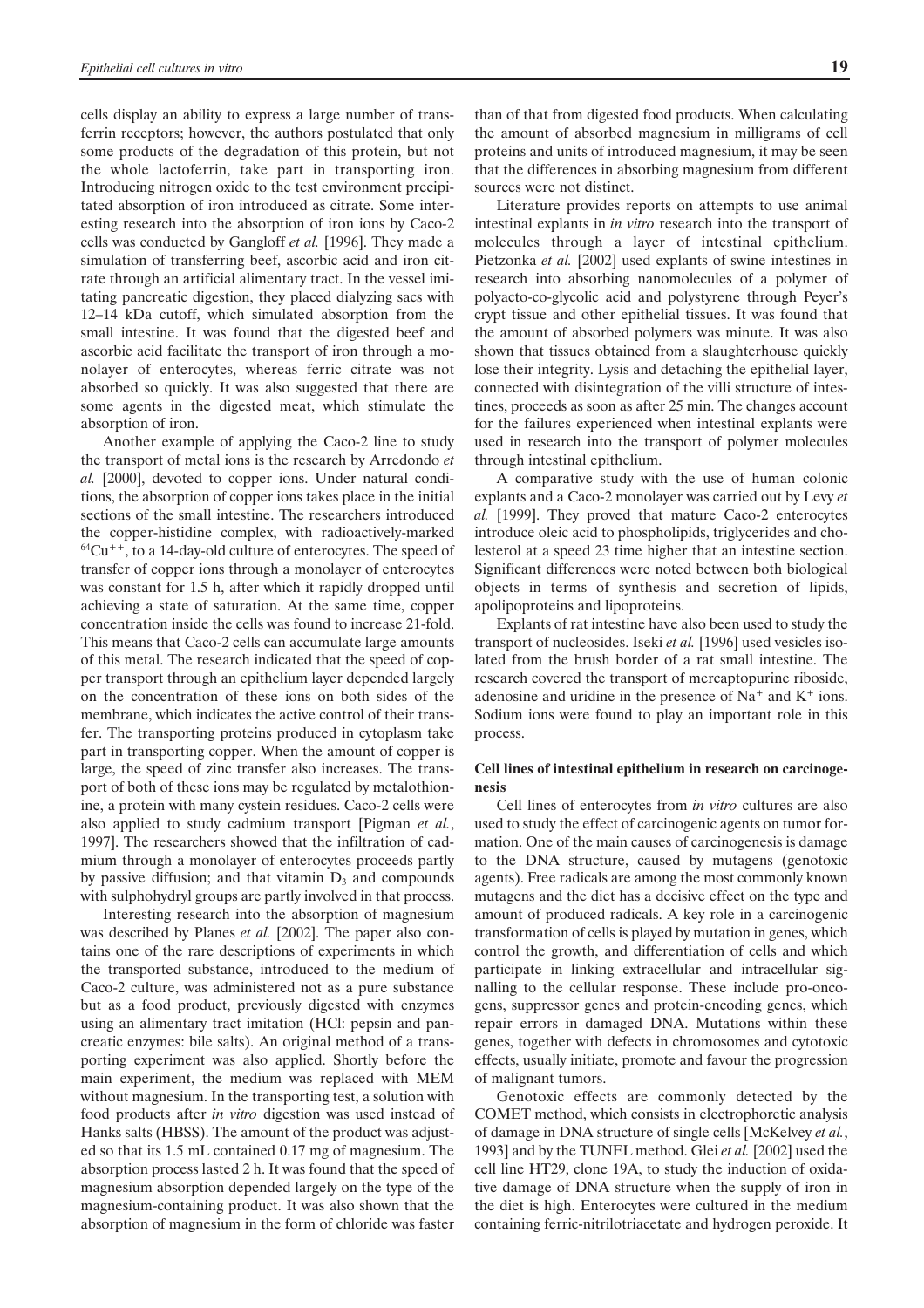has been shown that the presence of iron ions induces the cleaving of DNA chains and oxidating of nitrogenous bases in nucleotides. Damaged parts of DNA were detected by the comet assay. It was also found that introducing quercetin as an antioxidant produced a protective effect, and the number of defects was significantly smaller. Similar research was conducted by Kosikova *et al.* [2002], who employed Caco-2 cells. Hydrogen peroxide, which generates hydroxyl radicals, and N-methyl-N'-nitro-N-nitrosoguanidine, which brings about the alkylation of DNA, were used as mutagens. Lignin and its derivatives were used as a protective substance. Defects in the DNA structure were determined by the comet assay.

Numerous scientists use epithelial cell lines to study the proliferation and apoptosis of those cells induced by various factors [Meisel *et al.*, 1998] and to study the activity of enzymes of the I and II phase of carcinogenic modification [Gervot *et al.*, 1996].

#### **Study of immunostimulation**

Intestinal enterocytes and Caco-2 cells, stimulated by some agents, display an ability to produce and secrete a range of intestine inflammation cytokins, such as IL-1, IL-6 and IL-8, and chemotactic cytokins for monocytes, such as MCP-1 [Panja *et al.*, 1995]. Rodriquez-Juan *et al.* [2000] studied the secretion of cytokins IL-1, IL-6 and IL-8 and MCP-1 in response to the presence of lectins from leguminous plants. Lectins possess an ability to bind specifically to carbohydrate residues, which are found in many food products. They are often resistant to cooking and enzymatic digestion. Due to this, they are found in the large intestine in an active form. Many lectins are toxic. For example, after ingesting raw or undercooked beans (*Phaseolus vulgaris*), humans fall ill with acute enteritis. It was found that of the above-mentioned interleukins, Caco-2 cells produced only interleukins IL-8 in response to leguminous plant lectins. In response to 100 µg/mL of lectins from *Lens culinaris*, the amount of produced IL-8 increased after 48 h of culturing from 9.2 pg/mL (control sample) to 42.7 pg/mL; for *Vicia faba* the value was 144.8 pg/mL and for *Phaseolus vulgaris* 220.3 pg/mL. It was also noted that the amount of the produced IL-8 $\beta$ , activating the production of IL-8 by Caco-2 [Yang *et al.*, 1997], increased almost 100-fold. This means that lectins start the metabolic path of IL-8 synthesis. It should also be borne in mind that IL-8 are potential chemoattractants for neutrophilia which after being activated become agents in destroying a tissue and taking part in the inflammatory process. It is probable that prolonged administration of lectins may contribute to an inflammation condition in intestines.

### **CONCLUSIONS**

Epithelial cell cultures *in vitro* are a suitable model to study functional properties of foods including probiotic bacteria adhesion, pathogenic bacteria and virus's invasion, gut-associated lymphoid tissue immunostimulation, carcinogenic and mutagenic effects of different substances, and intestinal activity of enzymes. In the review numerous examples of the application of this model for the investigation of biological activity of food compounds are described. However, in future it is necessary to show that epithelial cell

cultures cultivated in laboratory conditions have qualities similar to those present during growth under natural conditions in the human alimentary tract.

### **ACKNOWLEDGEMENTS**

The research was supported by the State Committee for Scientific Research (project No. PBZ-KBN-020/P06/1999).

### **REFERENCES**

- 1. Alwan A., Deignan T., O'Sullivan M., Kelly J., Farrelly C., Quantitative assay of *Salmonella* adherence to intestinal epithelial cells: a new method for assessing novel intervention products. J. Microbiol. Meth., 1998, 33, 163–170.
- 2. Arredondo M., Uauy R., Gonzales M., Regulation of copper uptake and transport in intestinal cell monolayers by acute and chronic cooper exposure. Biochim. Biophys. Acta, 2000, 1474, 169–176.
- 3. Artursson P., Ungell A-L., Loefroth J-E., Selective paracellular permeability in two models of intestinal absorption: cultured monolayers of human intestinal epithelial cells and rat intestinal segments. Pharm. Res., 1993, 10, 1123–1129.
- 4. Artursson P., Epithelial transport of drugs in cell culture. *In*: A model for studying the passive diffusion of drugs over intestinal absorptive (Caco-2) cells. J. Pharm. Sci., 1990, 79, 476–482.
- 5. Autenrieth L.B., Firsching R., Penetration of M cells and destruction of Peyer's patches by *Yersinia enterocolitica*: an ultrastructural and histological study. J. Med. Microbiol., 1996, 44, 285–294.
- 6. Bernet M.F., Brassart D., Neeser J-R., Servin A.L., *Lactobacillus acidophilus* LA1 binds to cultured human intestinal cell lines and inhibits cell attachment and cell invasion by enterovirulent bacteria. Gut, 1994, 35, 483–489.
- 7. Bianchi-Salvadori B., Intestinal microflora: the role of yogurt in the equilibrium of the gut ecosystem. Int. J. Immunotherapy, 1986, 3 (Suppl. II), 9–18.
- 8. Blum S., Renerio R., Schirin E.J., Crittenden R., Mattila-Sandholm T., Ouwehand A.C., Salminen S., von Wright A., Saarela M., Collins K., Adhesion studies for probiotics: need for validation and refinement, Trends Food Sci. Technol., 1999, 10, 405–410.
- 9. Bolte G., Wolburg H., Beuermann K., Stocker S., Stern M., Specific interaction of food proteins with apical membranes of the human intestinal cell lines Caco-2 and T84. Clinical Chim. Acta, 1998, 270, 151–167.
- 10. Briske-Anderson M.J., Finley J.W., Newman S.M., The influence of culture time and passage number on the morphological and physiological development of Caco-2 cells. PSEBM, 1997, 214, 248–257.
- 11. Cichocki T., Litwin J.A., Mirecka J., Kompendium histologii. 1996, Wyd. II. Collegium Medicum UJ, Kraków (in Polish).
- 12. Clark M.A., Jepson M.A., Simmons N.L., Hirst B.H., Preferential interaction of *Salmonella typhimurium* with mouse Peyer's patch M cells. Res. Microbiol., 1994, 145, 543–552.
- 13. Cohen P.S., Laux D.C., Bacterial adhesion to and pene-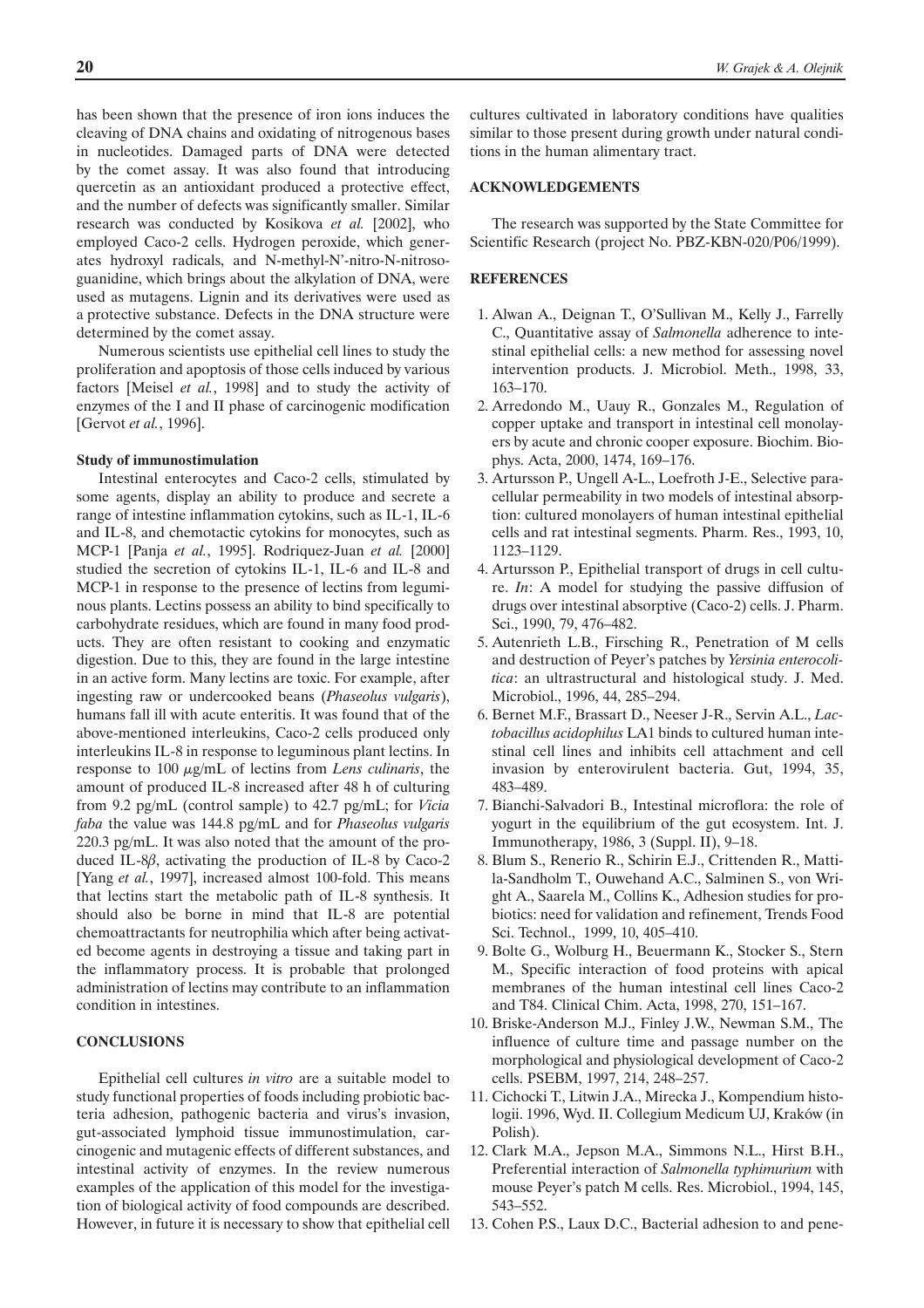tration of intestinal mucus *in vitro*. Method. Enzymol., 1995, 253, 309–314.

- 14. Cumino A.C., Giordano M.O., Martinez L.C., Medeot S.I., Paven J.V., Yudowsky S., Isa M.B., Depetris A.R., Nates S.V., Culture amplification in human colon adenocarcinoma cell line (Caco-2) combined with an ELISA as a supplementary assay for accurate diagnosis of rotavirus. J. Virol. Meth., 1998, 76, 81–85.
- 15. Daniels J.J.D., Autenrieth I.B., Goebel W., Interaction of *Listeria monocytogenes* with the intestinal epithelium. FEMS Microbiol. Lett., 2000, 190, 323–328.
- 16. Dexter D.L., Hager J.C., Maturation-induction of tumor cells using a human colon carcinoma model. Cancer (Phila.), 1980, 45, 1178–1184.
- 17. Dexter D.L., N,N-dimethylformamide-induced morphological differentiation and reduction of tumorigenicity in cultured mouse rhabdomyosarcoma cells. Cancer Res., 1977, 37, 31–36.
- 18. Dzierżewicz Z., Orchel A., Węglarz L., Latocha M., Wilczok T., Changes in the cellular behaviour of human colonic cell line Caco-2 in response to butyrate treatment. Acta Biochim. Polon., 2002, 49, 211–220.
- 19. Ekmekcioglu C., A physiological approach for preparing and conducting intestinal bioavailability studies using experimental systems. Food Chem., 2002, 76, 225–230.
- 20. Elo S., Saxelin M., Salminen S., Attachement of *Lactobacillus casei* strain GG to human colon carcinoma cell line Caco-2: comparison with other dairy strains. Lett. Appl. Microbiol., 1991, 13, 154–156.
- 21. Forestier C., de Champs C., Vatoux C., Joly B., Probiotic activities of *Lactobacillus casei rhamnosus*: *in vitro* adherence to intestinal cells and antimicrobial properties. Res. Microbiol., 2001, 152, 167–173.
- 22. Gangloff M.B., Glahn R.P., Miller D.D., Van Campen D.R., Assessment of iron availability using combined *in vitro* digestion and Caco-2 cell culture. Nutrition Res., 16: 479–487 (1996).
- 23. Gawęcki J., Hryniewiecki L., Żywienie człowieka. Podstawy nauki o żywieniu. 1998, Wydawnictwo Naukowe PWN, Warszawa, p. 87 (in Polish).
- 24. Gervot L., Carriere V., Costet P. Cugnenc P-H., Berger A., Beaune P.H., Waziers de I., CYP3A5 is the major cytochrome P450 3A expressed in human colon and colonic cell lines. Environ. Toxicol. Pharmacol., 1996, 2, 381–388.
- 25. Glei M., Latunde-Dada G.O., Klinder A., Becker T.W., Hermann U., Voigt K., Pool-Zobel B.L., Iron-overload induces oxidative DANN damage in the human colon carcinoma cell line HT29 clone 19A. Mutat. Res., 2002, 519, 151–161.
- 26. Gnoth M.J., Rudloff S., Kunz C., Kinne R.K.H., Studies on the intestinal transport of human milk oligosaccharides (HMO) using Caco-2 cells. Food Res. Int., 2002, 35, 145–149.
- 27. Guimaraes M.S., Andrade J.R.C., Freitas-Almeida A.C., Ferreira M.C.S., *Aeromonas hydrophila* vacuolating activity in the Caco-2 human enterocyte cell line as a putative virulence factor. FEMS Microbiol. Lett., 2002, 207, 127–131.
- 28. Hauf N., Goebel W., Fiedler F., Kuhn M., *Listeria monocytogenes* infection of Caco-2 human epithelial cells induces activation of transcription factor NF-kB/Rel-

like DNA binding activities. FEMS Microbiol. Lett., 1999, 178, 117–122.

- 29. Hidalgo I.J., Raub T.J., Borchardt R.T., Characterization of the human colon carcinoma cell line (Caco-2) as a model system for intestinal epithelial permeability. Gastroenterol., 1989, 96, 736–749.
- 30. Ingels F., Deferme S., Destexhe E., Oth M., Van den Mooter G., Augustijns P., Simulated intestinal fluid as transport medium in the Caco-2 cell culture model. Int. J. Pharm., 2002, 232, 183–192.
- 31. Iseki K., Sugawara M., Fujiwara T., Naasani I., Kobayashi M., Miyazaki K., Transport mechanism of nucleosides and the derivative, 6-mercaptopurine riboside across rat intestinal brush-border membranes. Biochim. Biophys. Acta, 1996, 1278, 105–110.
- 32. Jasiñski A, Kilarski W., Ultrastruktura komórki. 1984, Wydawnictwa Szkolne i Pedagogiczne, Warszawa, p. 81 (in Polish).
- 33. Juntunen M., Kirjavainen P.V., Ouwehand A.C., Salminen S.J., Isolauri E., Adherence of probiotic bacteria to human intestinal mucus in healthy infants and during rotavirus infection. Clin. Diagnost. Labor. Immunol., 2001, 8, 293–296.
- 34. Kankaanpää P.E., Salminen S.J., Isolauri E., Lee Y.K., The influence of polyunsaturated fatty acids on probiotic growth and adhesion. FEMS Microbiol. Lett., 2001, 194, 149–153.
- 35. Kim Y.S., Tsao D., Morita A., Bella Jr. A., Effect of sodium butyrate on three human colorectal adenocracinoma cell lines in culture. 1982, *in*: Colonic Carcinogenesis. (eds. R.A. Malt, R.C.N. Williamson). MTP Press Ltd., pp. 317–323.
- 36. Kirjavainen P.V., Ouwehand A.C., Isolauri E., Salminen S.J., The ability of probiotic bacteria to bind to human intestinal mucus. FEMS Microbiol. Lett., 1998, 167, 185–189.
- 37. Knight S.D., Berglund J., Choudhury D., Bacterial adhesions: structural studies reveal chaperone function and pilus biogenesis. Current Opinion Chem. Biol., 2000, 4, 653–660.
- 38. Kosikova B., Slamenova D., Mikulasova M., Horvathova E., Labaj J., Reduction of carcinogenesis by biobased lignin derivatives. Biomass Bioenergy, 2002, 23, 153–159.
- 39. Kuo S-M., Transepithelial transport and accumulation of flavone in human intestinal Caco-2 cells. Life Sci., 1998, 63, 2323–2331.
- 40. Laux D.C., McSweegan E.F., Cohne P.S., Adhesion of enterotoxigenic *Escherichia coli* to immobilized intestinal mucosal preparations: a model for adhesion to mucosal surface components. J. Microbiol. Meth., 1984, 2, 18–25.
- 41. Lehto E.M., Salminen S., Adhesion of two *Lactobacillus* strains, one *Lactococcus* and one *Propionibacterium* to cultured human intestinal Caco-2 cell line. Biosci. Microflora ,1997, 16, 13–17.
- 42. Lentz K.A., Hayashi J., Lucisano L.J., Polli J.E., Development of a rapid, reduced serum culture system for Caco-2 monolayers and application to the biopharmaceutics classification system. Int. J. Pharm., 2000, 200, 41–51.
- 43. Lesuffleur T., Barbat A., Dussaulx E., Zweibaum A.,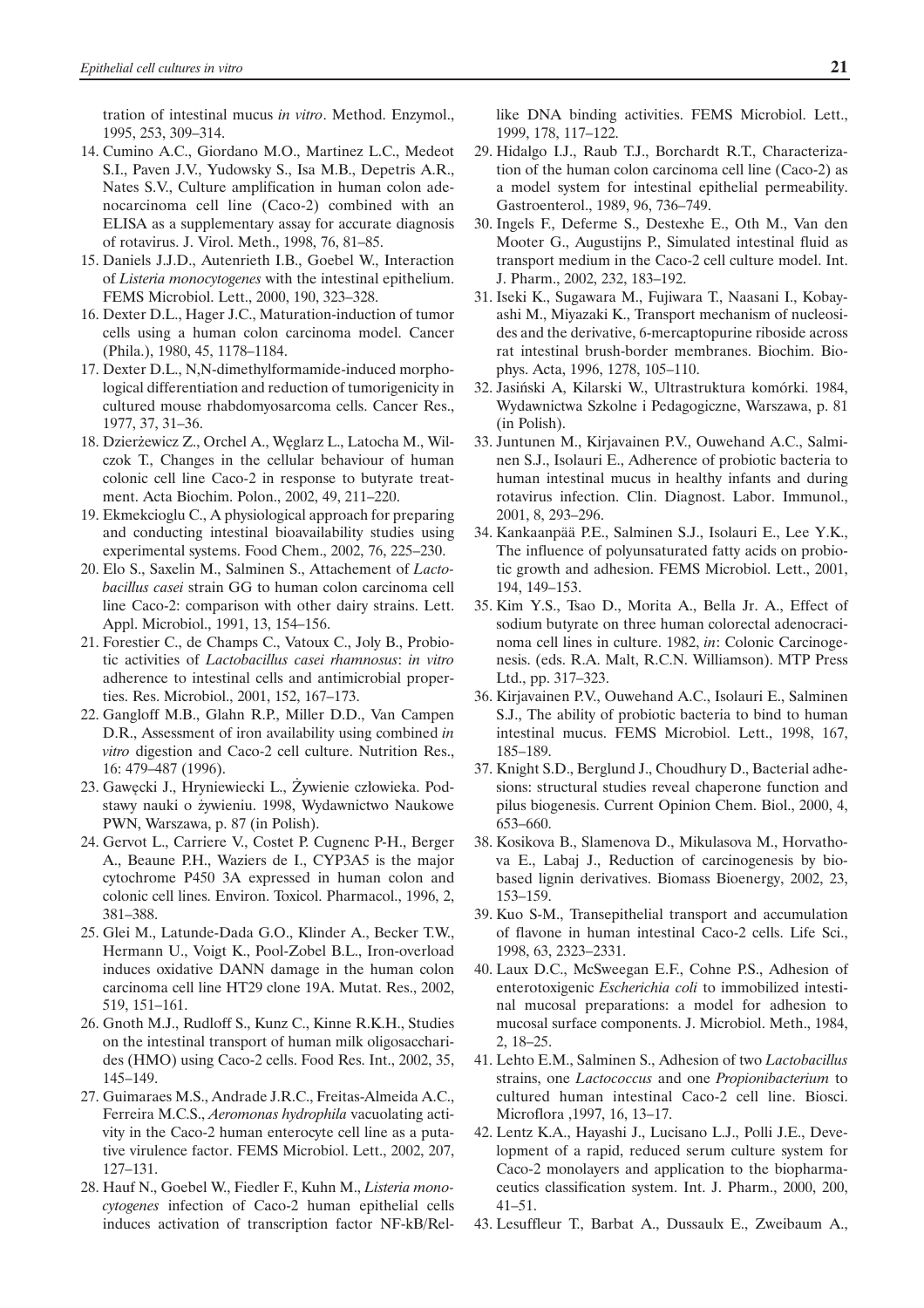Growth adaptation to methotrexate of HT-29 human colon carcinoma cells associated with their ability to differentiate into columnar absorptive and mucus-secreting cells. Cancer Res., 1990, 50, 6334–6343.

- 44. Levy E., Yotov W., Seidman E.G., Garofalo C., Delvin E., Menard D., Caco-2 cells and human fetal colon: a comparative analysis of their lipid transport. Biochim. Biophys. Acta, 1999, 1439, 353–362.
- 45. Lorca G., Torino M.I., de Valdez G.F., Ljungh A., Lactobacilli express cell surface proteins which mediate binding of immobilized collagen and fibronectin. FEMS Microbiol. Lett., 2002, 206, 31–37.
- 46. Luckey T.D., Floch M.H., Introduction to intestinal microecology. Am. J. Clinical Nutr., 1972, 25, 1291–1295.
- 47. Markiewicz Z., Struktura i funkcje osłon bakteryjnych. 1993, Wydawnictwo Naukowe PWN, Warszawa, pp. 233–252 (in Polish).
- 48. McKelvey V.J., Green M., Schmezer P., Pool-Zobel B.L., De Meo M.P., Collins A.R., The single cell gel electrophoresis (SCGE) assay (comet assay): a European review. Mutat. Res., 1993, 288, 47–63.
- 49. Meaney C., O'Driscoll C., Mucus as a barrier to the permeability of hydrophilic and lipophilic compounds in the absence and presence of sodium taurocholate micellar systems using cell culture models. Eur. J. Pharm. Sci., 1999, 8, 167–175.
- 50. Meaney C.M., Driscoll C.M., A comparison of the permeation enhancement potential of simple bile salt and mixed bile salt:fatty acid micellar systems using the Caco-2 cell culture model. Int. J. Pharm., 2000, 207, 21–30.
- 51. Meisel H., Guenther S., Martin D., Schlimme E., Apoptosis induced by modified ribonucleosides in human cell culture systems. FEBS Lett., 1998, 433, 265–268.
- 52. Michael S., Thoele M., Dilmann R., Fahr A., Drewe J., Fricker G., Improvement of intestinal peptide absorption by a synthetic bile acid derivative, cholylsacrosine. Eur. J. Pharm. Sci., 2000, 10, 133–140.
- 53. Middleton P.J., Szymanski M.T., Petric M., Viruses associated with acute gastroenteritidis in young children. Am. J. Dis. Child., 1977, 131, 733–737.
- 54. Miller R.S., Hoskins L.C., Mucus degradation in human colon ecosystem. Faecal population densities of mucusdegrading bacteria estimated by a "most probable number" method. Gastroenterol., 1981, 81, 759–765.
- 55. Mitsouka T., Taxonomy and ecology of bifidobacteria. Bifidobacteria Microflora, 1984, 3, 11-28.
- 56. Murota K., Shimizu S., Chujo H., Moon J-H., Terao J., Efficiency of absorption and metabolic conversion of quercitin and its glucosides in human intestinal cell line Caco-2. Archives Biochem. Biophys., 2000, 384, 391–397.
- 57. Neish A.S., The gut microflora and intestinal epithelial cells: a continuing dialogue. Microbes & Infection, 2002, 4, 309–317.
- 58. Newman J., How breast milk protects newborns. Sci. Am., 1995, 273, 58–61.
- 59. Nhieu G.T.V., Sansonetti P.L., Mechanism of Shigelle entry into epithelial cells. Curr. Opin. Microbiol., 1999, 2, 51–55.
- 60. Nicklin P.L., Irwin W.J., Hassan I.F., Mackay M., Dixon

H.B.F., The transport of acidic amino acids and their analogues across monolayer of human intestinal absorptive (Caco-2) cells *in vitro*. Biochim. Biophys. Acta, 1995, 1269, 176–186.

- 61. Ouwehand A.C., Isolauri E., Kirjavainen P.V., Salminen S.J., Adhesion of four *Bifidobacterium* strains to human intestinal mucus from subjects in different age groups. FEMS Microbiol. Leltt., 1999a, 172, 61–64.
- 62. Ouwehand A.C., Kirjavainen P.V., Gronlund M-M., Isolauri E., Salminen S.J., Adhesion of probiotic microorganisms to intestinal mucus. Int. Dairy J., 1999b, 9, 623–630.
- 63. Ouwehand A.C., Kirjavainen P.V., Shortt C., Salminen S., Probiotics: mechanisms and established effects. Int. Dairy J., 1999c, 9, 43–52.
- 64. Ouwehand A.C., Niemi P., Salminen S., The normal faecal microflora does not affect the adhesion of probiotic bacteria *in vitro*. FEMS Microbiol. Lett., 1999d, 177, 35–38.
- 65. Panja A., Sidenn E., Mayer L., Synthesis and regulation of accessory/proinflammatory cytokines by intestinal epithelial cells. Clin. Exp. Immunol., 1995, 100, 298–305.
- 66. Peterson M.D., Mooseker M.S., An *in vitro* model for the analysis of intestinal brush border assembly. I. Ultrastructural analysis of cell contact-induced brush border assembly in Caco-2BBe cells. J. Cell Sci., 1993, 105, 445–460.
- 67. Pietzonka P., Walter E., Duda-Johner S., Langguth P., Merkle H.P., Compromised integrity of excised porcine intestinal epithelium obtained from the abattoir affects the outcome of *in vitro* particle uptake studies. Eur. J. Pharm. Sci., 2002, 15, 39–47.
- 68. Pigman E.A., Blanchard J., Laird H.E., A study of cadmium transport pathways using the Caco-2 cell model. Toxicol. Appl. Pharmacol., 1997, 142, 243–243.
- 69. Pinto M., Robine-Leon S., Appay M-D., Kedinger M., Triadou N., Dussaulx E., Lacroix B., Simon-Assmann P., Haffen K., Gogh J., Zweibaum A., Enterocyte-like differentiation and polarization of the human colon carcinoma cell line Caco-2 in culture. Biol. Cell, 1983, 47, 323–330.
- 70. Planes P., Rouanet J-M., Laurent C., Baccoui J-C., Besancon P., Caporiccio B., Magnesium bioavailability from magnesium-fortified spirulina in cultured human intestinal Caco-2 cells. Food Chem., 2002, 77, 213–218.
- 71. Quaroni A., Wands J., Issel-Bacher K.H., Epithelioid cell cultures from rat small intestine: characterization by morphologic and immunologic criteria. J. Cell Biol., 1979, 80, 248–265.
- 72. Rice D.H., Besser T.E., Hancock D.D., Epidemiology and virulence assessment of *Salmonella* Dublin. Veterinary Microbiol., 1997, 56, 111–124.
- 73. Rodriquez-Juan C., Perez-Blas M., Suarez-Garcia E., Lopez-Suarez J.C., Muzquiz M., Cuadrado C., Martin-Villa J.M., *Lens culinaris*, *Phaseolus vulgaris* and *Vicia faba* lectins specifically trigger IL-8 production by the human colon carcinoma cell line Caco-2. Cytokine, 2000, 12, 1284–1287.
- 74. 71. Russell-Jones G.J., Arthur L., Walker H., Vitamin B12-mediated transport of nanoparticles across Caco-2 cells. Int. J. Pharmaceutics, 1999, 179, 247–255.
- 75. Sanchez L., Ismail M., Liew F.Y., Brock J.H., Iron trans-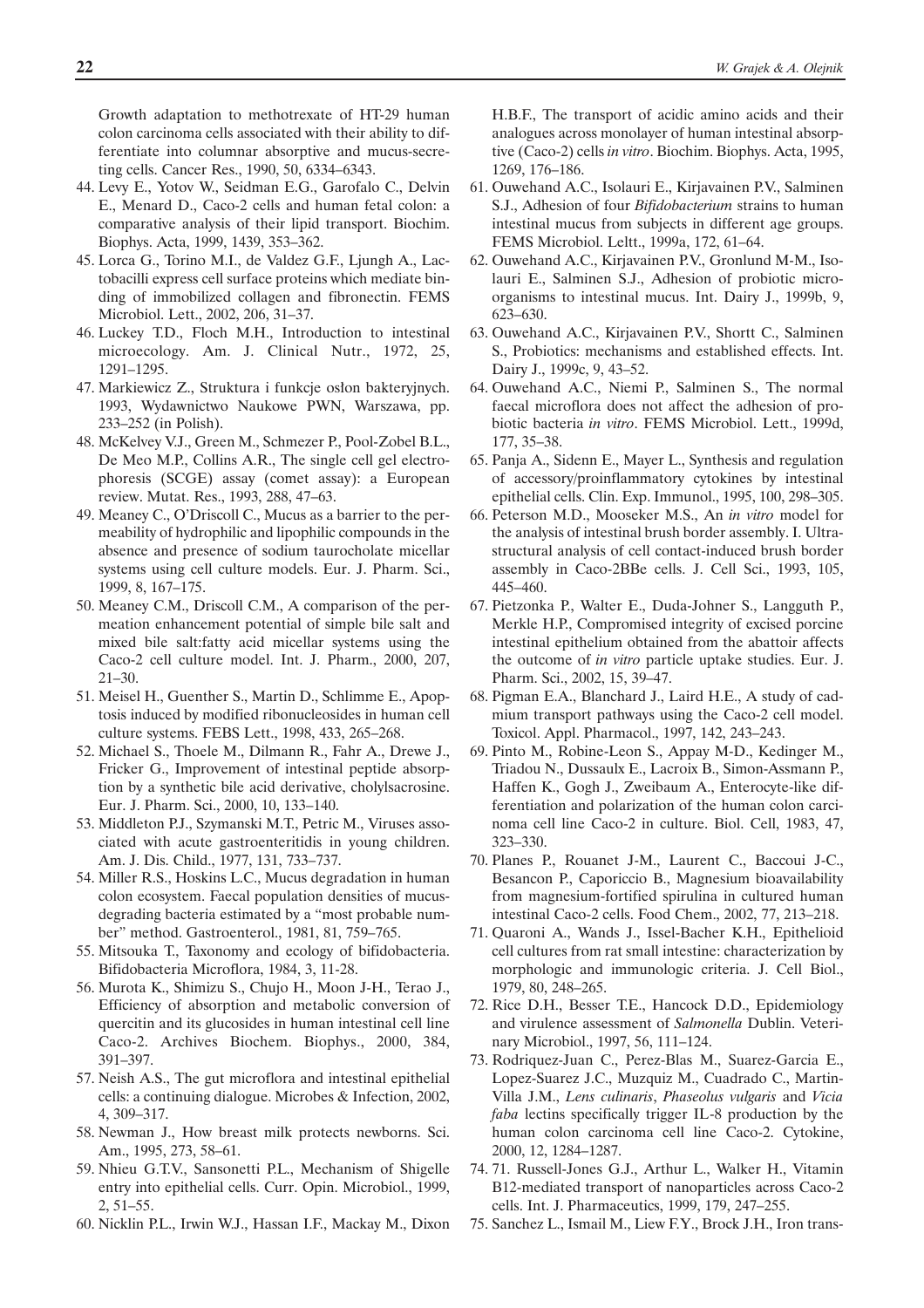port across Caco-2 cell monolayer. Effect of transferring, lactoferrin and nitric oxide. Biochim. Biophys. Acta, 1996, 1289, 291–297.

- 76. Sarem-Damerdji L-O., Sarem F., Marchal L., Nicolas J-P., In vivo colonization of human colon mucosa by exogenous *Lactobacillus* strains. FEMS Microbiol. Lett., 1995, 131, 133–137.
- 77. Saxelin M., *Lactobacillus* GG a human probiotic strain with through clinical documentation. Food Rev. Int., 1997, 13, 293–313.
- 78. Shaw A.J., Epithelial Cell Culture. A Practical Approach. 1996, IRL Press, Oxford, New York, Tokyo.
- 79. Steensma A., Noteborn H.P.J.M., Van der Jagt R.C.M., Polman T.H.G., Mengelers M.J.B., Kuiper H.A., Bioavailability of genistein, daidzein, and their glycosides in intestinal epithelial Caco-2 cells. Environ. Toxicol. Pharm., 1999, 7. 209–212.
- 80. Stoll B.R., Batycky R.P., Leipold H.R., Milstein S., Edwards D.A., A theory of molecular absorption from small intestine. Chem. Engn. Sci., 2000, 55, 473–489.
- 81. Tannock G.W., Normal Microflora. An Introduction to Microbes Inhabiting Body. 1995, Chapman and Hall, London.
- 82. Tranchant T., Besson P., Hoinard C., Delarue J., Antoine J.M., Couet Ch., Gore J., Mechanism and kinetics of  $\alpha$ -linolenic acid uptake in Caco-2 clone TC7. Biochim. Biophys. Acta, 1997, 1345, 151–161.
- 83. Tuomala E., *In vitro* adhesion of probiotic lactic acid bacteria. 1999a, Ph.D. thesis. Department of Biochemistry and Food Chemistry, University of Turku, Turku, Finland.
- 84. Tuomola E.M., Ouwehand A.C., Salminen S.J., Human ileostomy glycoproteins as a model for small intestinal mucus to investigate adhesion of probiotics. Lett. Appl. Microbiol., 1999 b, 28, 159–163.
- 85. Valenti P., Greco R., Pitari G., Rossi P., Ajello M., Melino G., Antonini G., Apoptosis of Caco-2 intestinal cells invaded by *Listeria monocytogenes*: protective effect of lactoferrin. Experimental Cell Res., 1999, 250, 197–202.
- 86. 82. Walgren R.A., Walle U.K., Walle T., Transport of quercetin and its glucosides across human intestinal epithelial Caco-2 cells. Biochem. Pharmacol., 1998, 55, 1721–1727.
- 87. Walle U.K., Galijatovic A., Walle T., Transport of the flavonoid chrysin and its conjugated metabolites by the human intestinal cell line Caco-2. Biochem. Pharmacol., 1999, 58, 431–438.
- 88. Wikman A., Karlsson J., Carlstedt I., Artursson P., A drug absorption model based on the mucus layer producing human intestinal goblet cell line HT29-H. Pharm. Res., 1993, 10, 843–852.
- 89. Wikman-Larhed A., Artursson P., Co-cultures of human intestinal goblet (HT29-H) and absorptive (Caco-2) cells for studies of drug and peptide absorption. Eur. J. Pharm. Sci., 1995, 3, 171–183.
- 90. Wiren M., Magnusson K.E., Larsson J., The role of glutamine, serum and energy factors in growth of enterocyte-like cell lines. Int. J. Biochem. Cell Biol., 1998, 30, 1331–1336.
- 91. Wooldridge K.G., Williams P.H., Ketley J.M., Host signal transduction and endocytosis of *Campylobacter jejuni*. Microb. Pathogen., 1996, 21, 299–305.
- 92. Yang SK, Eckmann L., Panja A., Kagnoff MF., Differential and regulated expression of C-X-C, C-C and C-chemokines by human colon epithelial cells. Gastroenterol., 1997, 113, 1214–1223.